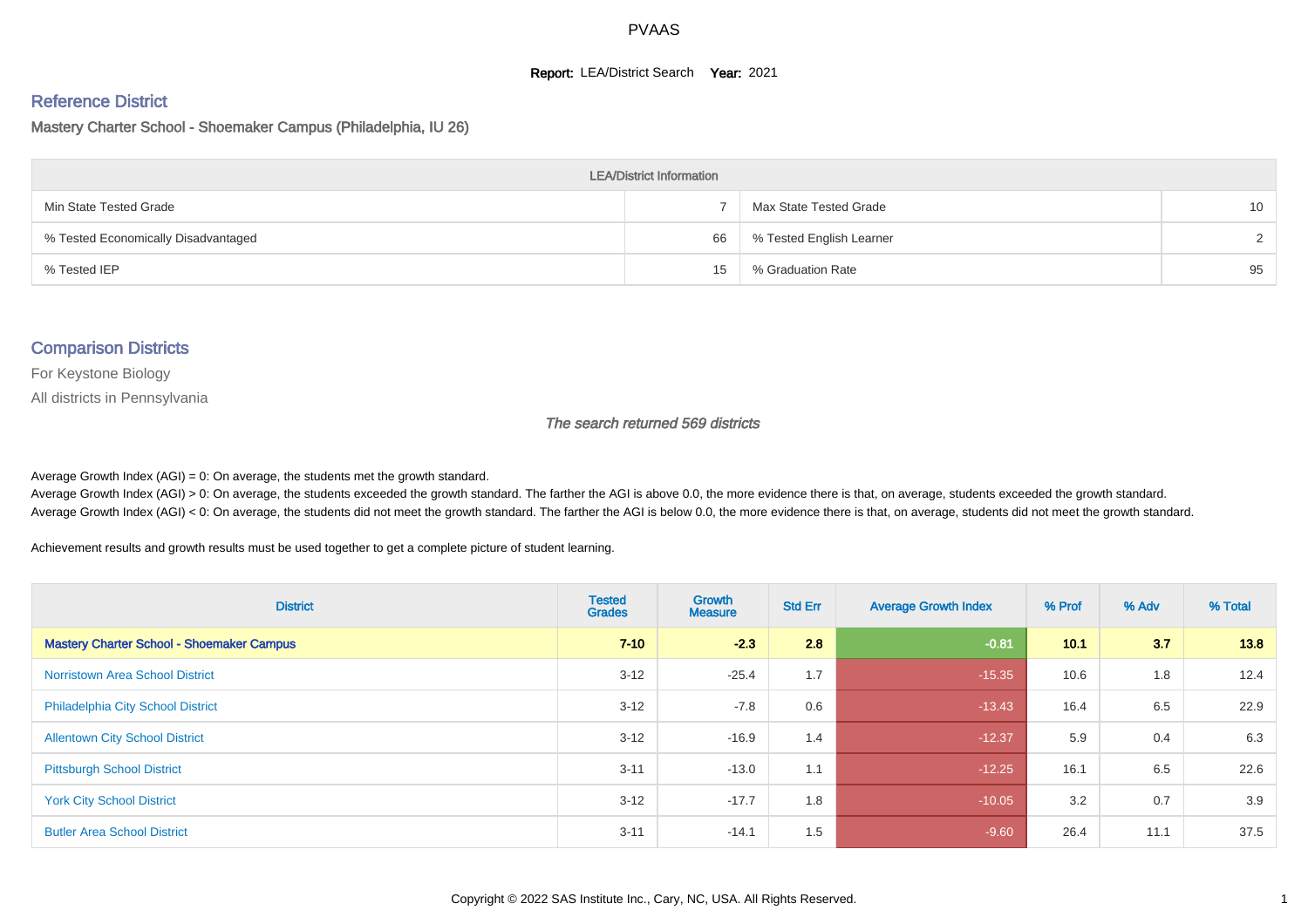| <b>District</b>                                    | <b>Tested</b><br><b>Grades</b> | <b>Growth</b><br><b>Measure</b> | <b>Std Err</b> | <b>Average Growth Index</b> | % Prof | % Adv | % Total |
|----------------------------------------------------|--------------------------------|---------------------------------|----------------|-----------------------------|--------|-------|---------|
| <b>Mastery Charter School - Shoemaker Campus</b>   | $7 - 10$                       | $-2.3$                          | 2.8            | $-0.81$                     | 10.1   | 3.7   | 13.8    |
| <b>Muhlenberg School District</b>                  | $3 - 10$                       | $-17.8$                         | 1.9            | $-9.34$                     | 12.4   | 4.6   | 17.0    |
| <b>North Hills School District</b>                 | $3 - 11$                       | $-15.8$                         | 1.8            | $-8.84$                     | 26.4   | 19.8  | 46.2    |
| <b>Cheltenham School District</b>                  | $3 - 11$                       | $-17.6$                         | 2.0            | $-8.74$                     | 24.4   | 8.3   | 32.6    |
| <b>Williamsport Area School District</b>           | $3 - 11$                       | $-11.7$                         | 1.4            | $-8.29$                     | 18.2   | 10.5  | 28.7    |
| <b>West Side CTC</b>                               | $9 - 10$                       | $-32.0$                         | 3.9            | $-8.16$                     | 5.9    | 0.0   | 5.9     |
| Ambridge Area School District                      | $3 - 12$                       | $-19.4$                         | 2.5            | $-7.64$                     | 23.2   | 5.6   | 28.9    |
| <b>Lancaster School District</b>                   | $3 - 12$                       | $-10.0$                         | 1.4            | $-7.22$                     | 9.0    | 3.9   | 12.8    |
| <b>Greater Latrobe School District</b>             | $3 - 11$                       | $-14.1$                         | 2.0            | $-7.14$                     | 41.0   | 12.6  | 53.6    |
| <b>York Co School Of Technology</b>                | $9 - 12$                       | $-10.9$                         | 1.6            | $-6.79$                     | 22.6   | 4.0   | 26.6    |
| <b>Hempfield Area School District</b>              | $3 - 12$                       | $-10.2$                         | 1.6            | $-6.37$                     | 28.1   | 19.2  | 47.3    |
| <b>Kennett Consolidated School District</b>        | $3 - 11$                       | $-10.4$                         | 1.7            | $-6.27$                     | 28.7   | 14.0  | 42.7    |
| <b>Big Beaver Falls Area School District</b>       | $3 - 11$                       | $-17.9$                         | $2.8\,$        | $-6.27$                     | 9.4    | 2.8   | 12.2    |
| <b>New Castle Area School District</b>             | $3 - 12$                       | $-13.6$                         | 2.3            | $-5.99$                     | 17.6   | 2.0   | 19.5    |
| <b>Coatesville Area School District</b>            | $3 - 11$                       | $-9.5$                          | 1.6            | $-5.81$                     | 12.8   | 3.3   | 16.2    |
| <b>Central Cambria School District</b>             | $3 - 11$                       | $-12.7$                         | 2.3            | $-5.61$                     | 19.4   | 7.4   | 26.9    |
| <b>Aliquippa School District</b>                   | $3 - 11$                       | $-20.0$                         | 3.6            | $-5.54$                     | 1.7    | 0.0   | 1.7     |
| <b>Frazier School District</b>                     | $3 - 11$                       | $-18.9$                         | 3.4            | $-5.49$                     | 18.3   | 1.4   | 19.7    |
| <b>Lincoln Park Performing Arts Charter School</b> | $7 - 11$                       | $-14.9$                         | 2.7            | $-5.45$                     | 39.3   | 8.9   | 48.2    |
| <b>Washington School District</b>                  | $3 - 11$                       | $-15.9$                         | 2.9            | $-5.44$                     | 12.9   | 1.7   | 14.7    |
| Philadelphia Academy Charter School                | $3 - 11$                       | $-14.7$                         | 2.7            | $-5.42$                     | 21.6   | 3.9   | 25.5    |
| <b>Bristol Township School District</b>            | $3 - 11$                       | $-7.4$                          | 1.4            | $-5.32$                     | 13.8   | 4.6   | 18.4    |
| <b>Wilkes-Barre Area School District</b>           | $3 - 11$                       | $-12.4$                         | 2.4            | $-5.18$                     | 14.2   | 3.7   | 17.9    |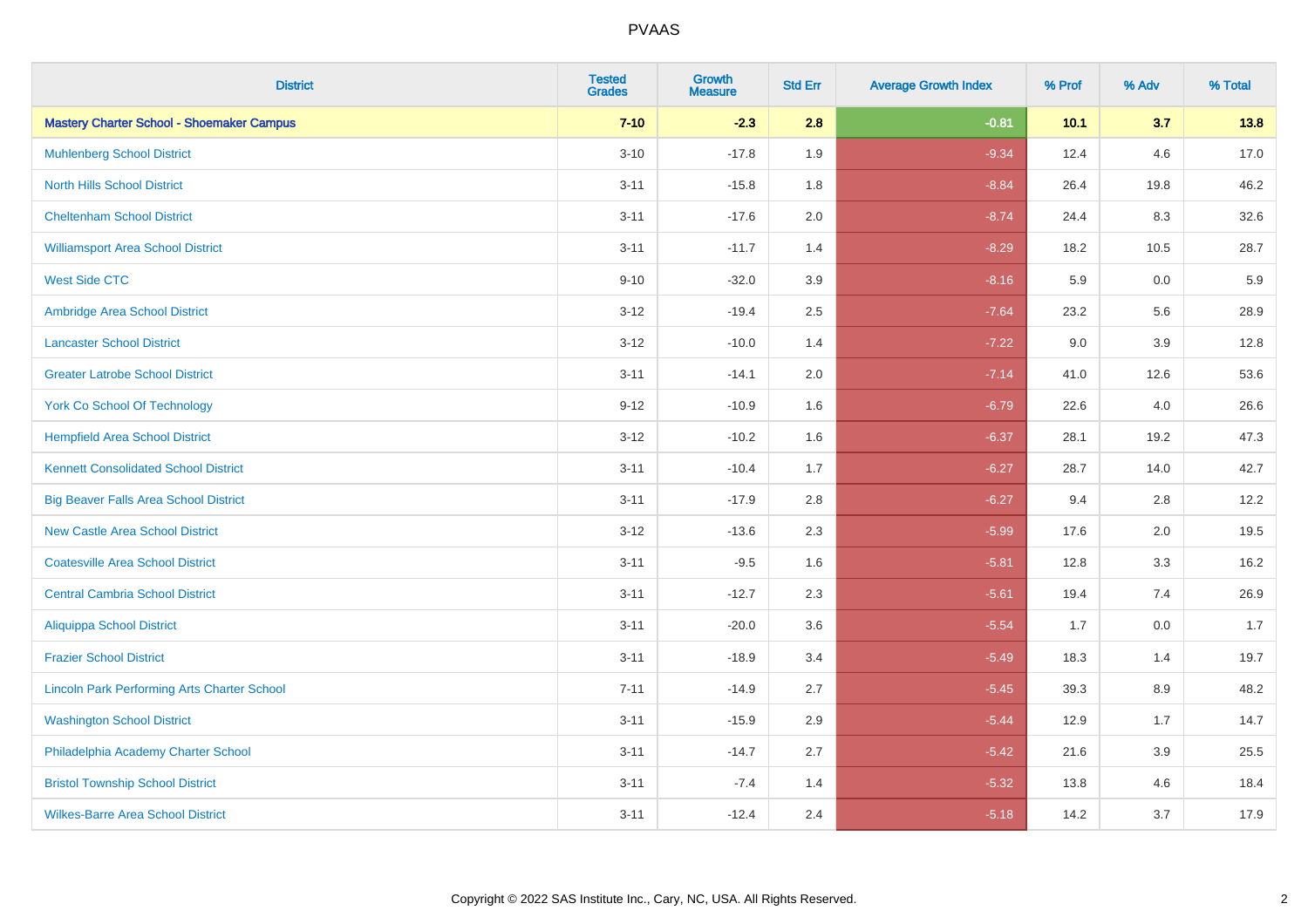| <b>District</b>                                   | <b>Tested</b><br><b>Grades</b> | <b>Growth</b><br><b>Measure</b> | <b>Std Err</b> | <b>Average Growth Index</b> | % Prof | % Adv   | % Total  |
|---------------------------------------------------|--------------------------------|---------------------------------|----------------|-----------------------------|--------|---------|----------|
| <b>Mastery Charter School - Shoemaker Campus</b>  | $7 - 10$                       | $-2.3$                          | 2.8            | $-0.81$                     | 10.1   | 3.7     | 13.8     |
| <b>East Lycoming School District</b>              | $3 - 11$                       | $-10.9$                         | 2.1            | $-5.08$                     | 22.5   | 8.2     | $30.8\,$ |
| Meyersdale Area School District                   | $3 - 11$                       | $-16.1$                         | 3.3            | $-4.94$                     | 20.3   | 5.8     | 26.1     |
| <b>Trinity Area School District</b>               | $3 - 11$                       | $-8.7$                          | 1.8            | $-4.87$                     | 20.9   | 9.8     | 30.8     |
| <b>Executive Education Academy Charter School</b> | $3 - 10$                       | $-14.6$                         | 3.0            | $-4.81$                     | 8.5    | 1.2     | 9.8      |
| <b>Chartiers-Houston School District</b>          | $3 - 10$                       | $-16.5$                         | 3.5            | $-4.79$                     | 26.3   | 6.6     | 32.9     |
| <b>West Mifflin Area School District</b>          | $3 - 12$                       | $-11.9$                         | 2.5            | $-4.77$                     | 15.9   | 4.0     | 19.9     |
| Lehigh Valley Charter High School For The Arts    | $9 - 10$                       | $-11.8$                         | 2.5            | $-4.76$                     | 28.9   | 5.7     | 34.6     |
| <b>Girard School District</b>                     | $3 - 11$                       | $-12.3$                         | 2.6            | $-4.76$                     | 29.7   | 18.9    | 48.6     |
| <b>Neshannock Township School District</b>        | $3 - 10$                       | $-12.5$                         | 2.7            | $-4.73$                     | 29.0   | 13.0    | 42.0     |
| <b>Fannett-Metal School District</b>              | $3 - 11$                       | $-22.3$                         | 4.8            | $-4.65$                     | 16.4   | 6.6     | 23.0     |
| <b>Derry Area School District</b>                 | $3 - 11$                       | $-11.8$                         | 2.6            | $-4.53$                     | 34.8   | 6.1     | 40.9     |
| <b>Northwestern School District</b>               | $3 - 11$                       | $-14.6$                         | 3.2            | $-4.51$                     | 32.5   | 13.7    | 46.2     |
| <b>Dunmore School District</b>                    | $3 - 11$                       | $-12.2$                         | 2.7            | $-4.51$                     | 15.0   | 5.3     | 20.4     |
| <b>Hanover Public School District</b>             | $3 - 11$                       | $-12.4$                         | 2.7            | $-4.50$                     | 22.7   | 6.2     | 28.9     |
| Jim Thorpe Area School District                   | $3 - 11$                       | $-10.9$                         | 2.4            | $-4.48$                     | 19.5   | $6.0\,$ | 25.5     |
| <b>Greenville Area School District</b>            | $3 - 11$                       | $-13.2$                         | 3.0            | $-4.45$                     | 32.1   | 4.6     | 36.7     |
| <b>Chambersburg Area School District</b>          | $3 - 11$                       | $-5.6$                          | 1.3            | $-4.42$                     | 24.2   | 15.2    | 39.4     |
| <b>General Mclane School District</b>             | $3 - 11$                       | $-10.7$                         | 2.4            | $-4.40$                     | 34.0   | 15.6    | 49.6     |
| <b>Big Spring School District</b>                 | $3 - 11$                       | $-9.8$                          | 2.3            | $-4.32$                     | 23.6   | 12.9    | 36.5     |
| <b>Interboro School District</b>                  | $3 - 12$                       | $-8.4$                          | 2.0            | $-4.27$                     | 27.6   | 6.4     | 34.1     |
| <b>Central Dauphin School District</b>            | $3 - 11$                       | $-5.2$                          | 1.2            | $-4.24$                     | 29.3   | 8.7     | 38.0     |
| <b>Chartiers Valley School District</b>           | $3 - 11$                       | $-9.1$                          | 2.1            | $-4.23$                     | 20.7   | 17.4    | 38.0     |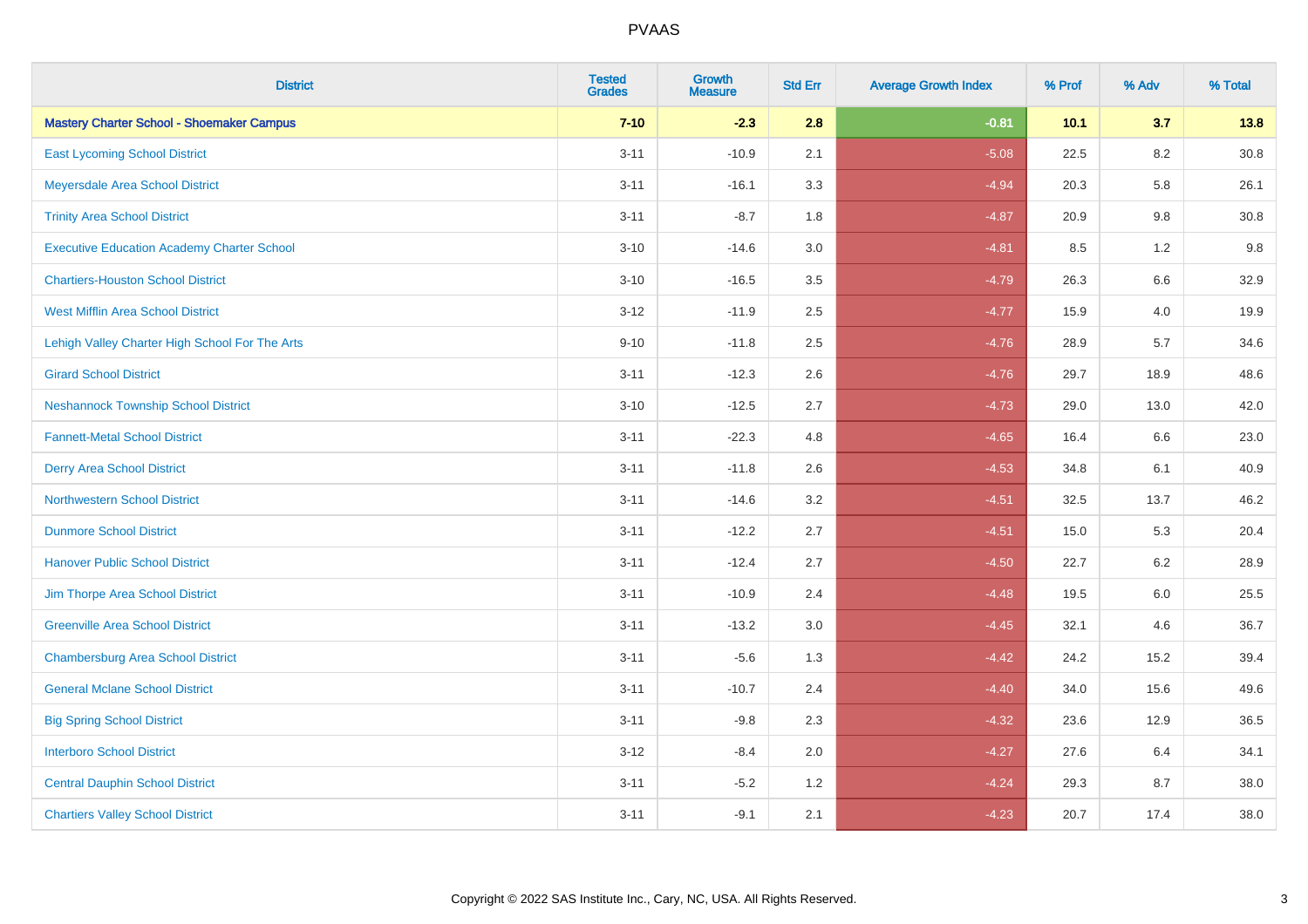| <b>District</b>                                  | <b>Tested</b><br><b>Grades</b> | <b>Growth</b><br><b>Measure</b> | <b>Std Err</b> | <b>Average Growth Index</b> | % Prof | % Adv   | % Total |
|--------------------------------------------------|--------------------------------|---------------------------------|----------------|-----------------------------|--------|---------|---------|
| <b>Mastery Charter School - Shoemaker Campus</b> | $7 - 10$                       | $-2.3$                          | 2.8            | $-0.81$                     | 10.1   | 3.7     | 13.8    |
| <b>Central Fulton School District</b>            | $3 - 11$                       | $-13.3$                         | 3.2            | $-4.20$                     | 18.1   | 9.7     | 27.8    |
| <b>Williamsburg Community School District</b>    | $3 - 11$                       | $-16.9$                         | 4.1            | $-4.14$                     | 22.4   | 0.0     | 22.4    |
| <b>Panther Valley School District</b>            | $3 - 12$                       | $-13.3$                         | 3.2            | $-4.10$                     | 31.5   | 4.1     | 35.6    |
| <b>Moniteau School District</b>                  | $3 - 11$                       | $-11.8$                         | 2.9            | $-4.07$                     | 22.6   | 5.0     | 27.6    |
| <b>Mid Valley School District</b>                | $3 - 10$                       | $-11.1$                         | 2.7            | $-4.07$                     | 28.3   | 8.1     | 36.4    |
| <b>Mcguffey School District</b>                  | $3 - 11$                       | $-12.1$                         | 3.0            | $-4.06$                     | 12.8   | 5.9     | 18.6    |
| <b>Southmoreland School District</b>             | $3 - 11$                       | $-12.5$                         | 3.1            | $-4.04$                     | 33.3   | 15.5    | 48.8    |
| <b>Milton Area School District</b>               | $3 - 11$                       | $-10.1$                         | 2.5            | $-4.04$                     | 23.0   | 11.3    | 34.2    |
| <b>Scranton School District</b>                  | $3 - 12$                       | $-10.1$                         | $2.5\,$        | $-4.04$                     | 20.0   | 7.7     | 27.7    |
| <b>Deer Lakes School District</b>                | $3 - 11$                       | $-10.0$                         | 2.5            | $-4.02$                     | 27.7   | 9.9     | 37.6    |
| <b>Ellwood City Area School District</b>         | $3 - 11$                       | $-12.5$                         | 3.1            | $-4.00$                     | 26.7   | 8.7     | 35.4    |
| <b>Plum Borough School District</b>              | $3 - 11$                       | $-9.4$                          | 2.4            | $-3.98$                     | 32.9   | 27.4    | 60.4    |
| <b>Windber Area School District</b>              | $3 - 11$                       | $-11.9$                         | 3.0            | $-3.94$                     | 41.0   | 10.3    | 51.3    |
| <b>Tussey Mountain School District</b>           | $3 - 12$                       | $-13.0$                         | 3.3            | $-3.93$                     | 11.1   | 3.2     | 14.3    |
| <b>Bethlehem Area School District</b>            | $3 - 11$                       | $-4.5$                          | 1.1            | $-3.91$                     | 20.4   | 11.3    | 31.7    |
| <b>Tacony Academy Charter School</b>             | $3 - 11$                       | $-12.9$                         | 3.3            | $-3.90$                     | 8.6    | 1.4     | 10.0    |
| <b>Grove City Area School District</b>           | $3 - 12$                       | $-8.8$                          | 2.3            | $-3.89$                     | 25.6   | 16.4    | 42.0    |
| <b>Pittston Area School District</b>             | $3 - 11$                       | $-8.2$                          | 2.2            | $-3.75$                     | 26.7   | 14.8    | 41.5    |
| <b>Mohawk Area School District</b>               | $3 - 11$                       | $-10.5$                         | 2.8            | $-3.75$                     | 35.1   | 10.6    | 45.7    |
| Jefferson County-Dubois AVTS                     | $9 - 11$                       | $-11.7$                         | 3.1            | $-3.72$                     | 17.6   | 2.8     | 20.4    |
| <b>Shade-Central City School District</b>        | $3 - 11$                       | $-14.6$                         | 4.0            | $-3.68$                     | 9.6    | $0.0\,$ | 9.6     |
| <b>Old Forge School District</b>                 | $3 - 12$                       | $-11.3$                         | 3.1            | $-3.62$                     | 28.6   | 13.2    | 41.8    |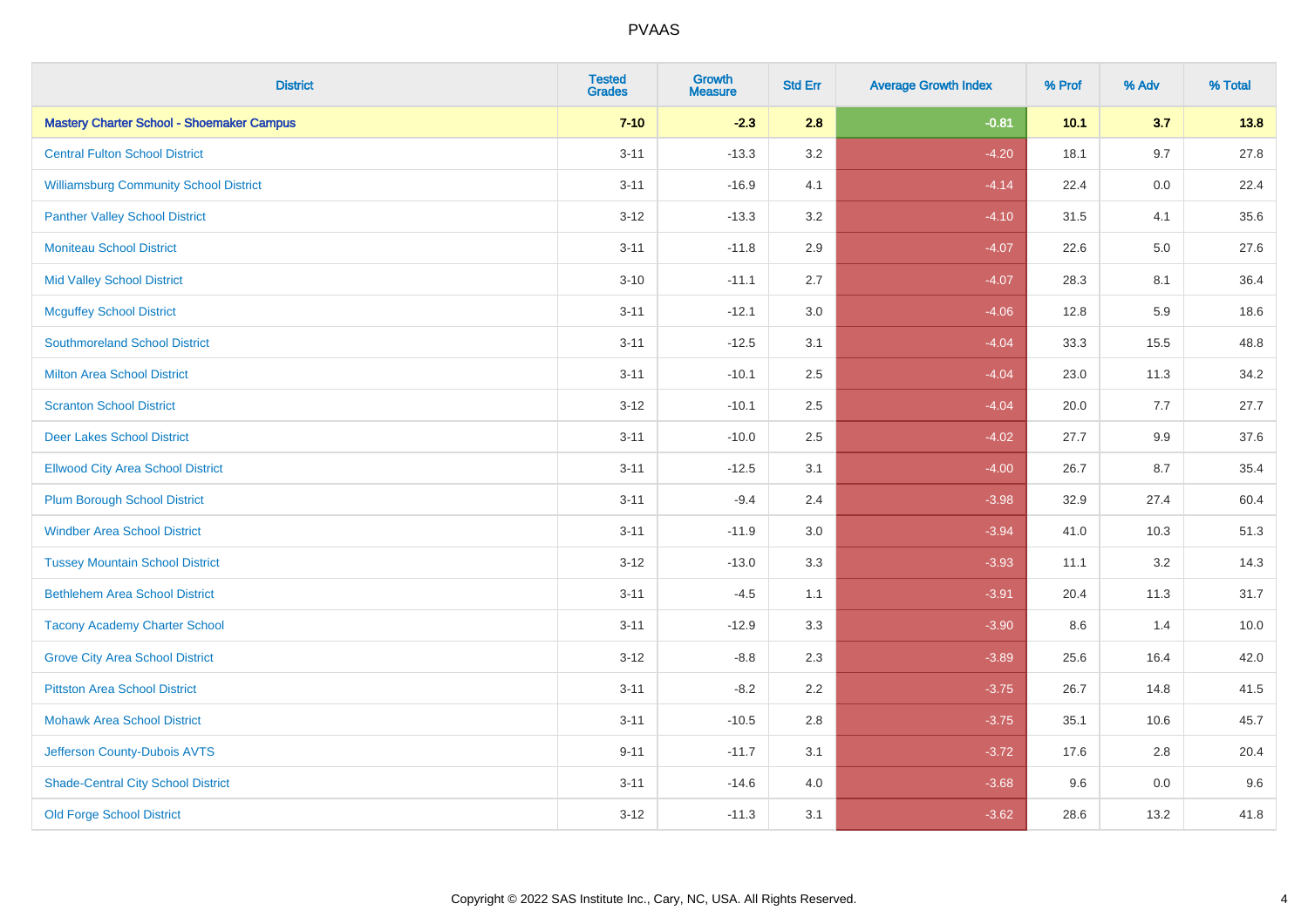| <b>District</b>                                  | <b>Tested</b><br><b>Grades</b> | <b>Growth</b><br><b>Measure</b> | <b>Std Err</b> | <b>Average Growth Index</b> | % Prof | % Adv | % Total |
|--------------------------------------------------|--------------------------------|---------------------------------|----------------|-----------------------------|--------|-------|---------|
| <b>Mastery Charter School - Shoemaker Campus</b> | $7 - 10$                       | $-2.3$                          | 2.8            | $-0.81$                     | 10.1   | 3.7   | 13.8    |
| <b>West York Area School District</b>            | $3 - 12$                       | $-9.8$                          | 2.7            | $-3.57$                     | 21.9   | 10.9  | 32.8    |
| Morrisville Borough School District              | $3 - 11$                       | $-13.1$                         | 3.7            | $-3.52$                     | 4.9    | 1.6   | 6.6     |
| Mechanicsburg Area School District               | $3 - 11$                       | $-5.7$                          | 1.6            | $-3.48$                     | 35.1   | 16.0  | 51.2    |
| <b>South Park School District</b>                | $3 - 11$                       | $-8.8$                          | 2.5            | $-3.46$                     | 28.1   | 17.0  | 45.2    |
| <b>Burgettstown Area School District</b>         | $3 - 11$                       | $-11.2$                         | 3.2            | $-3.46$                     | 16.0   | 2.7   | 18.7    |
| <b>Ligonier Valley School District</b>           | $3 - 11$                       | $-10.8$                         | 3.1            | $-3.43$                     | 34.1   | 5.8   | 39.9    |
| <b>Shikellamy School District</b>                | $3 - 10$                       | $-8.3$                          | 2.4            | $-3.42$                     | 20.8   | 18.5  | 39.2    |
| <b>Mount Carmel Area School District</b>         | $3 - 11$                       | $-7.9$                          | 2.3            | $-3.38$                     | 18.2   | 4.4   | 22.6    |
| East Stroudsburg Area School District            | $3 - 11$                       | $-4.9$                          | 1.4            | $-3.38$                     | 22.7   | 12.5  | 35.2    |
| Lackawanna Trail School District                 | $3 - 10$                       | $-11.0$                         | 3.3            | $-3.35$                     | 13.1   | 18.0  | 31.2    |
| <b>Riverview School District</b>                 | $3 - 11$                       | $-13.0$                         | 4.0            | $-3.29$                     | 43.1   | 7.8   | 51.0    |
| Canon-Mcmillan School District                   | $3 - 11$                       | $-5.0$                          | 1.5            | $-3.25$                     | 30.8   | 28.5  | 59.3    |
| <b>Somerset Area School District</b>             | $3 - 11$                       | $-7.6$                          | 2.4            | $-3.17$                     | 21.0   | 14.5  | 35.5    |
| <b>Parkland School District</b>                  | $3 - 11$                       | $-3.7$                          | 1.2            | $-3.17$                     | 31.4   | 30.6  | 62.0    |
| <b>Montoursville Area School District</b>        | $3 - 12$                       | $-8.4$                          | 2.6            | $-3.17$                     | 38.8   | 18.2  | 57.0    |
| <b>Keystone Oaks School District</b>             | $3 - 11$                       | $-7.2$                          | 2.3            | $-3.14$                     | 30.0   | 11.1  | 41.0    |
| <b>Wissahickon School District</b>               | $3 - 10$                       | $-5.3$                          | 1.7            | $-3.14$                     | 27.5   | 29.0  | 56.6    |
| <b>Hanover Area School District</b>              | $3 - 11$                       | $-14.7$                         | 4.7            | $-3.13$                     | 12.1   | 3.0   | 15.2    |
| <b>Erie City School District</b>                 | $3 - 12$                       | $-4.5$                          | 1.4            | $-3.09$                     | 13.4   | 6.7   | 20.1    |
| Jefferson-Morgan School District                 | $3 - 10$                       | $-12.0$                         | 3.9            | $-3.09$                     | 28.6   | 6.1   | 34.7    |
| California Area School District                  | $3 - 10$                       | $-13.7$                         | 4.5            | $-3.06$                     | 41.7   | 16.7  | 58.3    |
| <b>Greensburg Salem School District</b>          | $3 - 11$                       | $-6.9$                          | 2.2            | $-3.06$                     | 30.3   | 13.3  | 43.6    |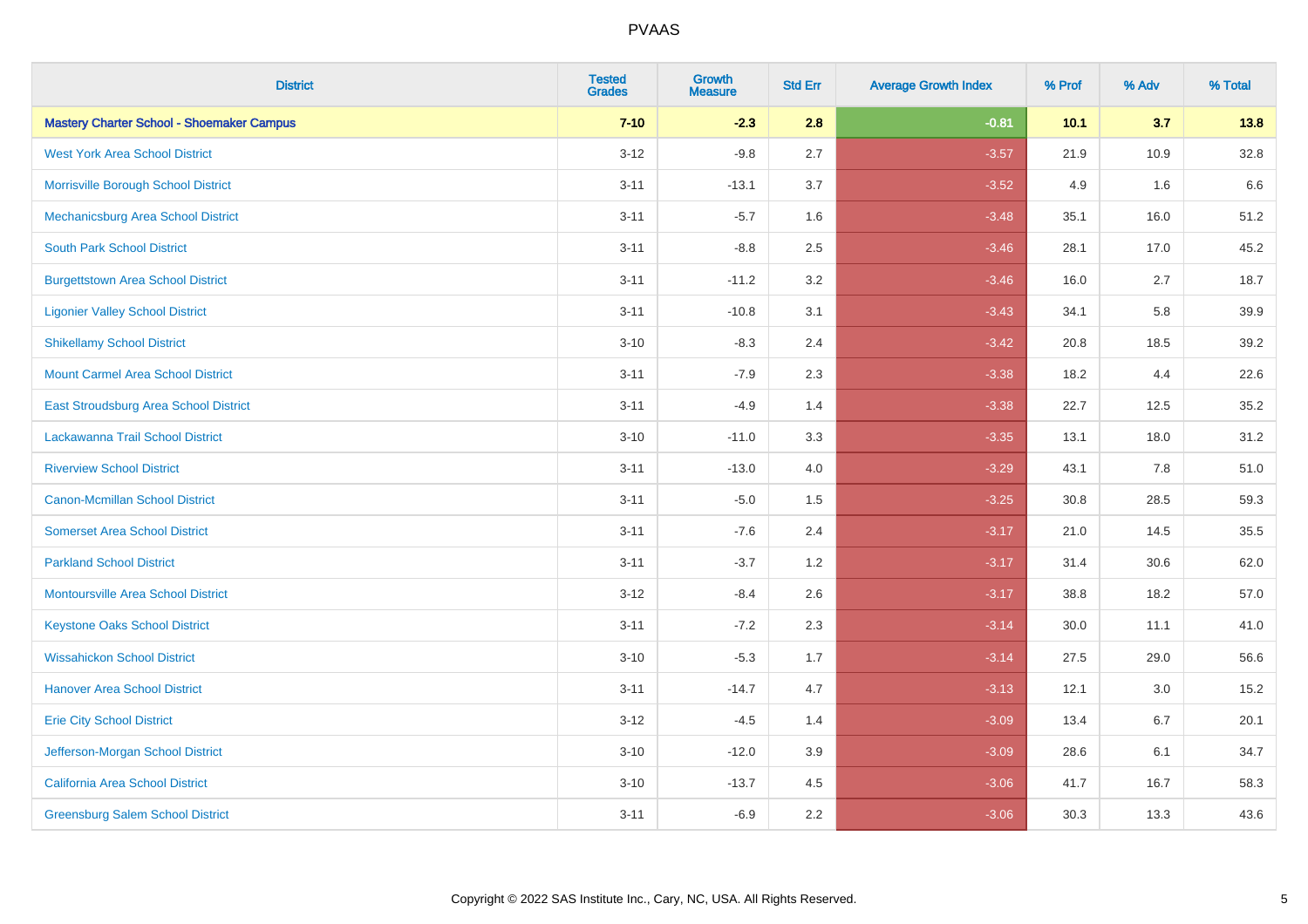| <b>District</b>                                  | <b>Tested</b><br><b>Grades</b> | <b>Growth</b><br><b>Measure</b> | <b>Std Err</b> | <b>Average Growth Index</b> | % Prof | % Adv | % Total |
|--------------------------------------------------|--------------------------------|---------------------------------|----------------|-----------------------------|--------|-------|---------|
| <b>Mastery Charter School - Shoemaker Campus</b> | $7 - 10$                       | $-2.3$                          | 2.8            | $-0.81$                     | 10.1   | 3.7   | 13.8    |
| Imhotep Institute Charter High School            | $9 - 11$                       | $-17.6$                         | 5.8            | $-3.03$                     | 15.4   | 0.0   | 15.4    |
| Boys Latin Of Philadelphia Charter School        | $6 - 12$                       | $-8.0$                          | 2.7            | $-3.02$                     | 1.4    | 0.0   | 1.4     |
| <b>Gettysburg Area School District</b>           | $3 - 11$                       | $-6.0$                          | 2.0            | $-3.02$                     | 28.8   | 19.6  | 48.5    |
| <b>Corry Area School District</b>                | $3 - 11$                       | $-6.8$                          | 2.3            | $-3.01$                     | 24.0   | 8.8   | 32.8    |
| <b>Carlisle Area School District</b>             | $3 - 11$                       | $-5.2$                          | 1.7            | $-2.99$                     | 28.0   | 19.3  | 47.3    |
| <b>Montour School District</b>                   | $3 - 11$                       | $-6.1$                          | 2.1            | $-2.95$                     | 31.8   | 23.6  | 55.3    |
| <b>Baldwin-Whitehall School District</b>         | $3 - 11$                       | $-5.5$                          | 1.9            | $-2.93$                     | 32.0   | 14.7  | 46.7    |
| <b>Carbon Career &amp; Technical Institute</b>   | $9 - 11$                       | $-9.3$                          | 3.2            | $-2.92$                     | 19.6   | 2.2   | 21.7    |
| <b>Mifflinburg Area School District</b>          | $3 - 11$                       | $-6.0$                          | 2.1            | $-2.87$                     | 32.7   | 13.3  | 46.0    |
| <b>Berwick Area School District</b>              | $3 - 11$                       | $-6.9$                          | 2.4            | $-2.84$                     | 22.3   | 11.5  | 33.8    |
| Southern Columbia Area School District           | $3 - 11$                       | $-8.5$                          | 3.0            | $-2.83$                     | 30.5   | 12.8  | 43.3    |
| <b>Innovative Arts Academy Charter School</b>    | $6 - 11$                       | $-7.2$                          | 2.5            | $-2.83$                     | 2.0    | 0.0   | $2.0\,$ |
| <b>Quakertown Community School District</b>      | $3 - 12$                       | $-4.3$                          | $1.5$          | $-2.79$                     | 33.8   | 20.1  | 53.8    |
| <b>Sharon City School District</b>               | $3 - 11$                       | $-6.5$                          | 2.3            | $-2.79$                     | 13.1   | 5.0   | 18.1    |
| <b>Pottsgrove School District</b>                | $3 - 11$                       | $-5.5$                          | 2.0            | $-2.78$                     | 28.6   | 10.3  | 38.8    |
| <b>Clarion-Limestone Area School District</b>    | $3 - 12$                       | $-10.0$                         | 3.6            | $-2.76$                     | 28.3   | 20.0  | 48.3    |
| Selinsgrove Area School District                 | $3 - 12$                       | $-5.7$                          | 2.1            | $-2.74$                     | 25.4   | 13.9  | 39.2    |
| <b>Karns City Area School District</b>           | $3 - 11$                       | $-7.2$                          | 2.6            | $-2.71$                     | 26.4   | 20.8  | 47.2    |
| <b>Eastern York School District</b>              | $3 - 11$                       | $-6.2$                          | 2.3            | $-2.70$                     | 27.8   | 18.5  | 46.4    |
| La Academia Partnership Charter School           | $6 - 11$                       | $-15.5$                         | 5.7            | $-2.70$                     | 2.3    | 0.0   | 2.3     |
| <b>Governor Mifflin School District</b>          | $3 - 11$                       | $-4.4$                          | 1.6            | $-2.69$                     | 30.3   | 7.7   | 38.0    |
| <b>Avonworth School District</b>                 | $3 - 10$                       | $-6.2$                          | 2.3            | $-2.68$                     | 35.9   | 14.1  | 50.0    |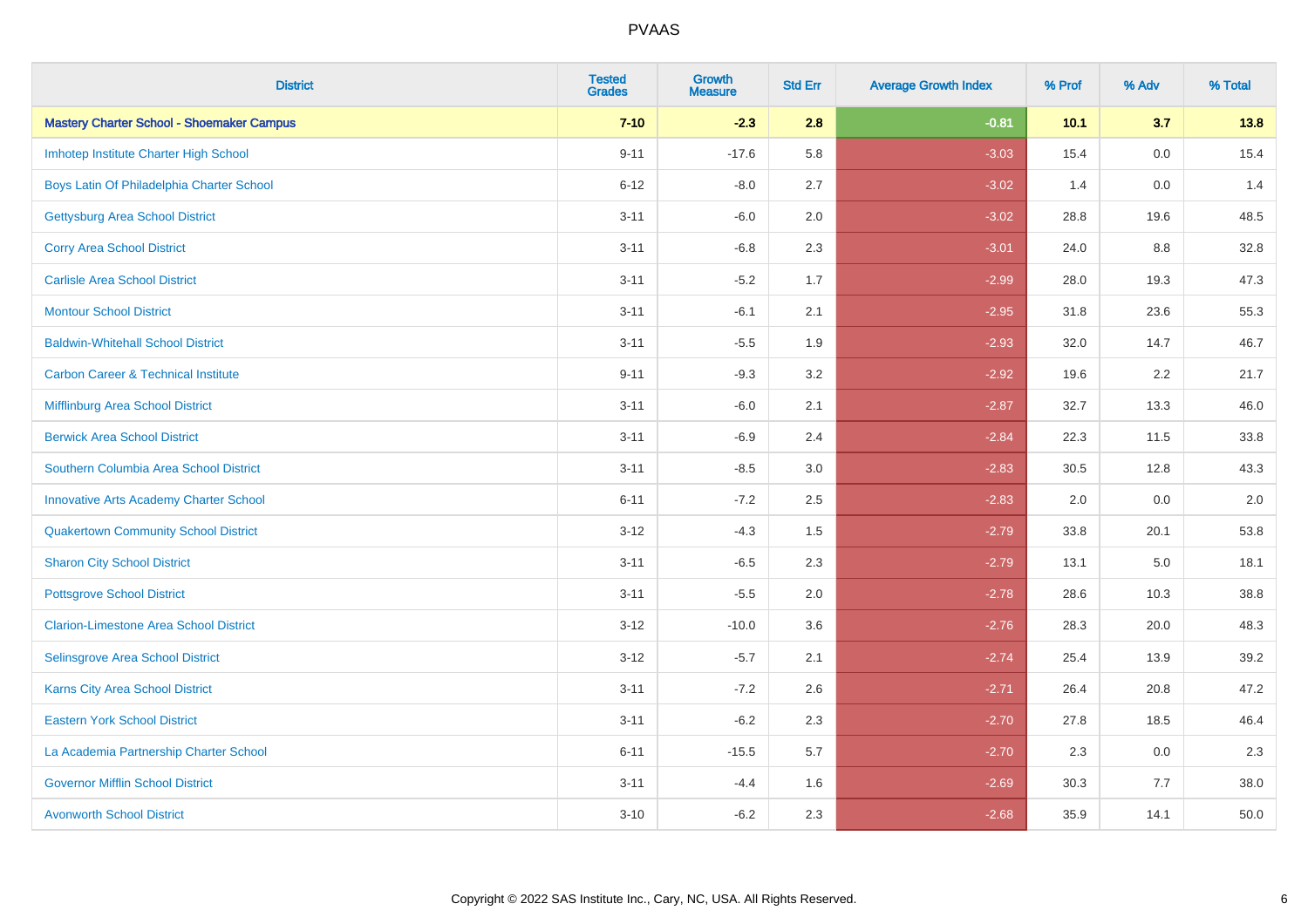| <b>District</b>                                  | <b>Tested</b><br><b>Grades</b> | <b>Growth</b><br><b>Measure</b> | <b>Std Err</b> | <b>Average Growth Index</b> | % Prof | % Adv | % Total |
|--------------------------------------------------|--------------------------------|---------------------------------|----------------|-----------------------------|--------|-------|---------|
| <b>Mastery Charter School - Shoemaker Campus</b> | $7 - 10$                       | $-2.3$                          | 2.8            | $-0.81$                     | 10.1   | 3.7   | 13.8    |
| <b>Lawrence County CTC</b>                       | $10 - 11$                      | $-9.8$                          | 3.7            | $-2.68$                     | 7.3    | 0.0   | $7.3$   |
| <b>Blairsville-Saltsburg School District</b>     | $3 - 11$                       | $-7.5$                          | 2.8            | $-2.67$                     | 20.1   | 8.2   | 28.3    |
| <b>Connellsville Area School District</b>        | $3 - 11$                       | $-5.3$                          | 2.0            | $-2.67$                     | 24.2   | 5.0   | 29.1    |
| <b>Turkeyfoot Valley Area School District</b>    | $3 - 12$                       | $-15.4$                         | 5.8            | $-2.66$                     | 3.8    | 3.8   | 7.6     |
| <b>Richland School District</b>                  | $3 - 11$                       | $-6.9$                          | 2.6            | $-2.63$                     | 40.1   | 20.9  | 61.0    |
| <b>Bethel Park School District</b>               | $3 - 11$                       | $-4.4$                          | 1.7            | $-2.62$                     | 40.1   | 27.3  | 67.4    |
| <b>Union City Area School District</b>           | $3 - 12$                       | $-8.7$                          | 3.3            | $-2.59$                     | 29.7   | 10.9  | 40.6    |
| <b>Greater Nanticoke Area School District</b>    | $3 - 12$                       | $-6.8$                          | 2.6            | $-2.58$                     | 15.2   | 8.9   | 24.1    |
| Catasauqua Area School District                  | $3 - 12$                       | $-7.3$                          | 2.8            | $-2.58$                     | 27.1   | 11.2  | 38.3    |
| <b>Antietam School District</b>                  | $3 - 10$                       | $-9.5$                          | 3.7            | $-2.57$                     | 20.9   | 1.5   | 22.4    |
| Columbia-Montour AVTS                            | $9 - 10$                       | $-7.1$                          | 2.8            | $-2.52$                     | 19.5   | 3.2   | 22.7    |
| Perseus House Charter School Of Excellence       | $6 - 11$                       | $-6.4$                          | 2.6            | $-2.50$                     | 0.9    | 0.0   | 0.9     |
| Pocono Mountain School District                  | $3 - 12$                       | $-4.3$                          | 1.8            | $-2.43$                     | 35.5   | 17.1  | 52.6    |
| <b>Forbes Road School District</b>               | $3 - 11$                       | $-11.5$                         | 4.7            | $-2.43$                     | 23.1   | 10.3  | 33.3    |
| <b>Redbank Valley School District</b>            | $3 - 11$                       | $-7.5$                          | 3.1            | $-2.41$                     | 12.4   | 10.6  | 23.1    |
| <b>Wyoming Valley West School District</b>       | $3 - 11$                       | $-5.5$                          | 2.3            | $-2.38$                     | 22.2   | 9.2   | 31.4    |
| <b>Mount Pleasant Area School District</b>       | $3 - 11$                       | $-5.4$                          | 2.3            | $-2.37$                     | 33.3   | 8.7   | 42.0    |
| <b>Pottsville Area School District</b>           | $3 - 12$                       | $-4.9$                          | 2.1            | $-2.36$                     | 21.8   | 7.9   | 29.6    |
| <b>Octorara Area School District</b>             | $3 - 11$                       | $-7.5$                          | 3.2            | $-2.35$                     | 26.1   | 17.0  | 43.2    |
| <b>City CHS</b>                                  | $10 - 11$                      | $-5.6$                          | 2.4            | $-2.34$                     | 15.9   | 1.5   | 17.4    |
| <b>Jamestown Area School District</b>            | $3 - 11$                       | $-9.5$                          | 4.1            | $-2.33$                     | 41.5   | 4.9   | 46.3    |
| <b>Riverside School District</b>                 | $3 - 11$                       | $-6.2$                          | 2.7            | $-2.33$                     | 20.8   | 17.0  | 37.7    |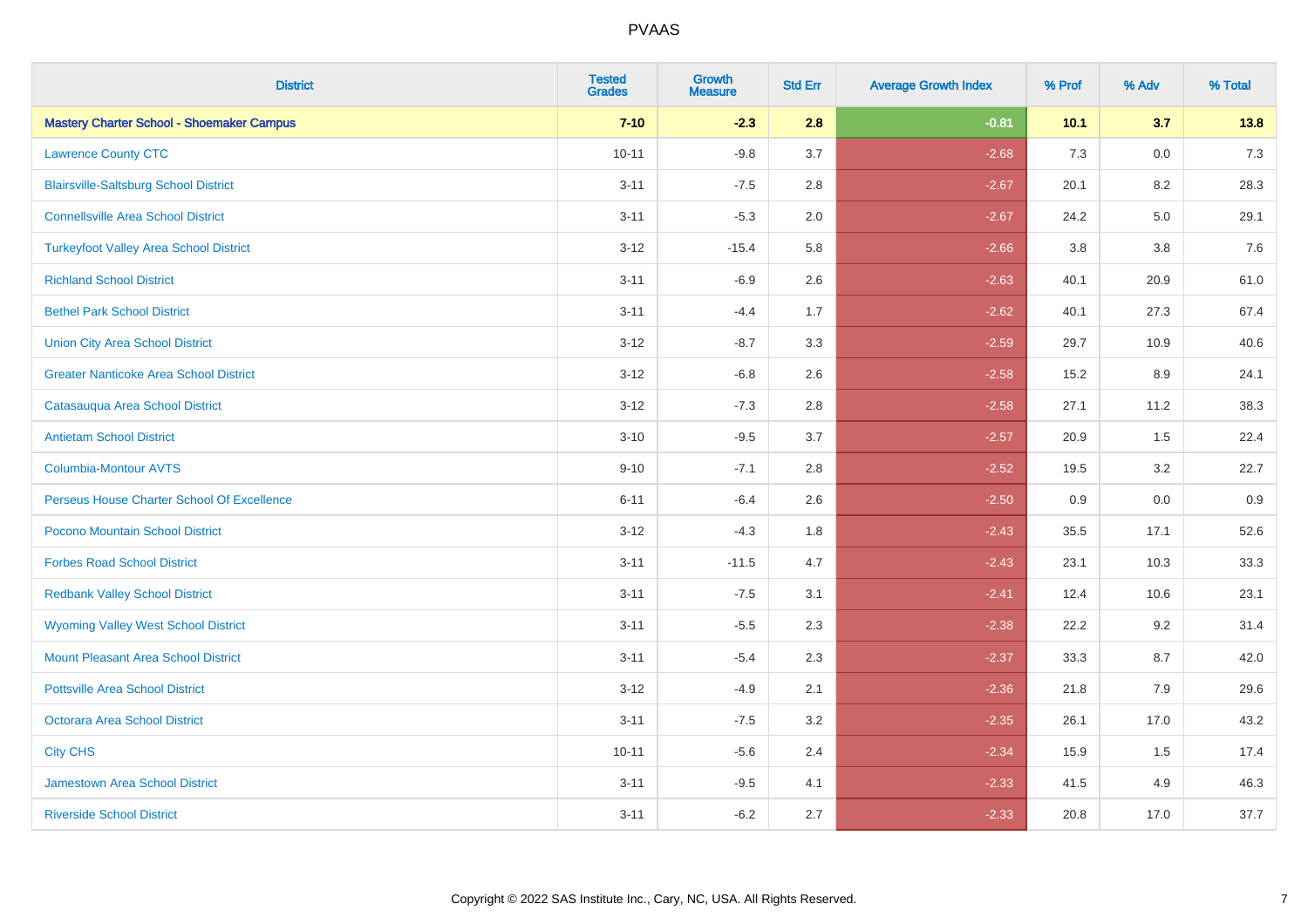| <b>District</b>                                                       | <b>Tested</b><br><b>Grades</b> | <b>Growth</b><br><b>Measure</b> | <b>Std Err</b> | <b>Average Growth Index</b> | % Prof | % Adv   | % Total |
|-----------------------------------------------------------------------|--------------------------------|---------------------------------|----------------|-----------------------------|--------|---------|---------|
| <b>Mastery Charter School - Shoemaker Campus</b>                      | $7 - 10$                       | $-2.3$                          | 2.8            | $-0.81$                     | 10.1   | 3.7     | 13.8    |
| <b>Commodore Perry School District</b>                                | $3 - 11$                       | $-10.4$                         | 4.5            | $-2.30$                     | 29.4   | 5.9     | 35.3    |
| <b>Carmichaels Area School District</b>                               | $3 - 10$                       | $-7.0$                          | 3.1            | $-2.30$                     | 17.8   | 9.6     | 27.4    |
| <b>Susquenita School District</b>                                     | $3 - 11$                       | $-5.9$                          | 2.6            | $-2.28$                     | 30.6   | 13.9    | 44.4    |
| <b>Achievement House Charter School</b>                               | $7 - 11$                       | $-8.2$                          | 3.6            | $-2.28$                     | 16.7   | 2.8     | 19.4    |
| <b>Owen J Roberts School District</b>                                 | $3 - 11$                       | $-3.5$                          | 1.5            | $-2.27$                     | 36.8   | 24.4    | 61.2    |
| <b>Yough School District</b>                                          | $3 - 10$                       | $-6.2$                          | 2.7            | $-2.27$                     | 28.9   | $8.8\,$ | 37.7    |
| <b>Elizabeth Forward School District</b>                              | $3 - 11$                       | $-5.5$                          | 2.5            | $-2.25$                     | 32.2   | 12.8    | 45.0    |
| <b>Wyoming Area School District</b>                                   | $3 - 10$                       | $-5.5$                          | 2.5            | $-2.21$                     | 32.0   | 9.6     | 41.6    |
| <b>Western Beaver County School District</b>                          | $3 - 11$                       | $-9.3$                          | 4.2            | $-2.20$                     | 45.1   | 3.9     | 49.0    |
| North Schuylkill School District                                      | $3 - 11$                       | $-4.7$                          | 2.2            | $-2.16$                     | 20.2   | 11.7    | 31.9    |
| <b>Elk Lake School District</b>                                       | $3 - 11$                       | $-6.1$                          | 2.9            | $-2.12$                     | 26.3   | 11.6    | 37.9    |
| <b>West Middlesex Area School District</b>                            | $3 - 10$                       | $-7.4$                          | $3.5\,$        | $-2.11$                     | 32.0   | 9.6     | 41.6    |
| <b>Cambria Heights School District</b>                                | $3 - 10$                       | $-6.2$                          | 2.9            | $-2.11$                     | 25.0   | 13.0    | 38.0    |
| <b>East Allegheny School District</b>                                 | $3 - 11$                       | $-6.4$                          | 3.0            | $-2.11$                     | 21.0   | 7.4     | 28.4    |
| <b>Mastery Charter School - Gratz Campus</b>                          | $7 - 10$                       | $-9.5$                          | 4.6            | $-2.09$                     | 0.0    | 3.4     | 3.4     |
| <b>Wellsboro Area School District</b>                                 | $3 - 11$                       | $-6.3$                          | 3.0            | $-2.08$                     | 24.4   | 13.4    | 37.8    |
| <b>West Greene School District</b>                                    | $3 - 11$                       | $-8.1$                          | 3.9            | $-2.08$                     | 31.0   | 11.9    | 42.9    |
| <b>Boyertown Area School District</b>                                 | $3 - 11$                       | $-2.9$                          | 1.4            | $-2.06$                     | 30.8   | 22.6    | 53.4    |
| <b>Freedom Area School District</b>                                   | $3 - 11$                       | $-6.3$                          | 3.1            | $-2.04$                     | 22.9   | 8.4     | 31.3    |
| <b>Riverside Beaver County School District</b>                        | $3 - 11$                       | $-5.5$                          | 2.7            | $-2.03$                     | 35.8   | 23.2    | 59.0    |
| Preparatory Charter School Of Mathematics, Science, Tech, And Careers | $9 - 10$                       | $-5.1$                          | 2.5            | $-2.03$                     | 6.3    | 1.4     | 7.7     |
| <b>Bristol Borough School District</b>                                | $3 - 12$                       | $-5.9$                          | 2.9            | $-2.00$                     | 27.8   | 3.3     | 31.1    |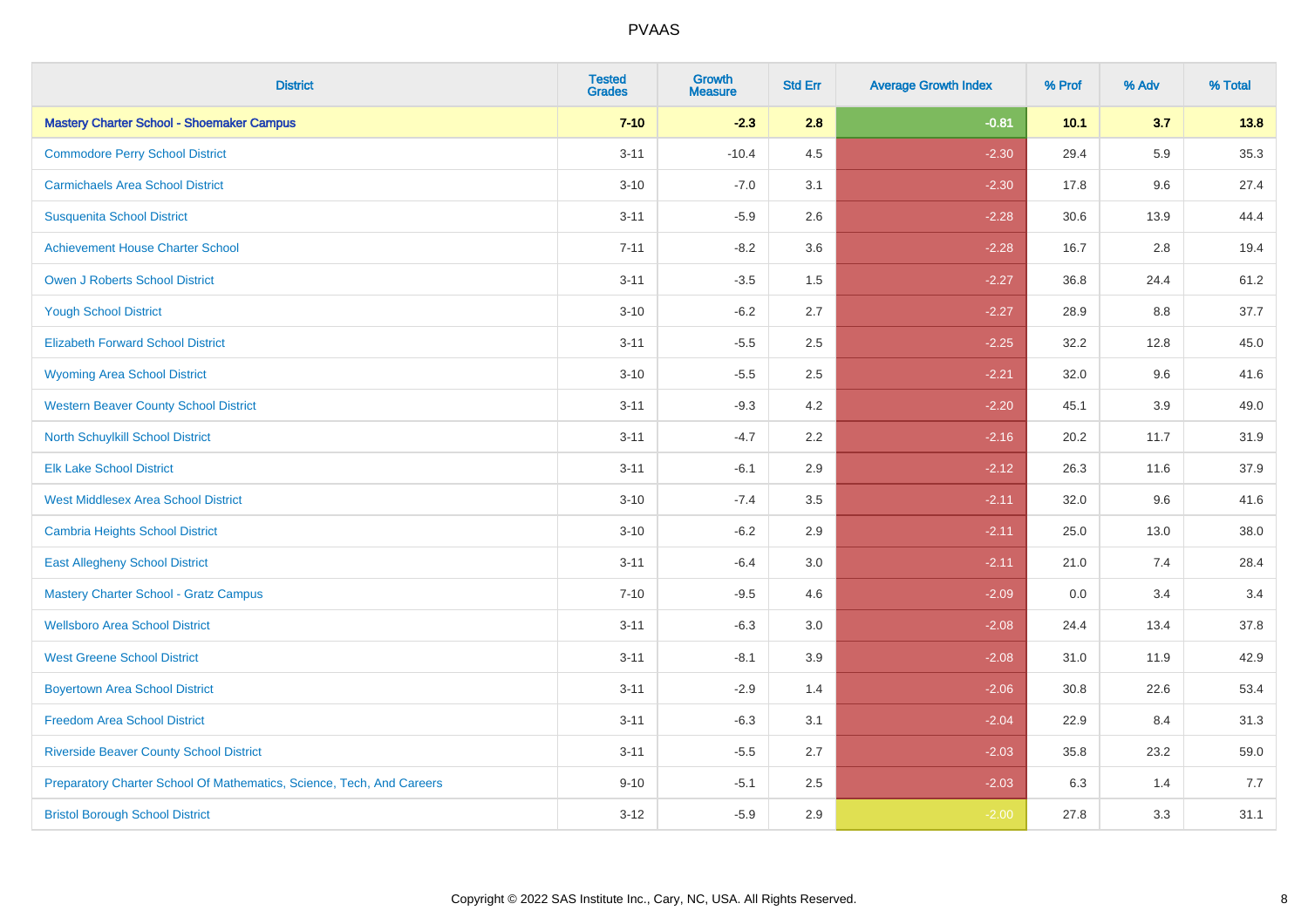| <b>District</b>                                        | <b>Tested</b><br><b>Grades</b> | <b>Growth</b><br><b>Measure</b> | <b>Std Err</b> | <b>Average Growth Index</b> | % Prof | % Adv | % Total |
|--------------------------------------------------------|--------------------------------|---------------------------------|----------------|-----------------------------|--------|-------|---------|
| <b>Mastery Charter School - Shoemaker Campus</b>       | $7 - 10$                       | $-2.3$                          | 2.8            | $-0.81$                     | 10.1   | 3.7   | 13.8    |
| Lincoln Leadership Academy Charter School              | $3 - 12$                       | $-7.4$                          | 3.7            | $-1.99$                     | 6.4    | 2.1   | 8.5     |
| <b>Sto-Rox School District</b>                         | $3 - 10$                       | $-7.0$                          | 3.5            | $-1.99$                     | 3.2    | 0.0   | 3.2     |
| <b>Kiski Area School District</b>                      | $3 - 11$                       | $-4.0$                          | 2.0            | $-1.99$                     | 23.1   | 18.2  | 41.3    |
| <b>Titusville Area School District</b>                 | $3 - 11$                       | $-5.0$                          | 2.5            | $-1.98$                     | 26.5   | 6.8   | 33.3    |
| Lehigh Valley Academy Regional Charter School          | $3 - 11$                       | $-5.9$                          | 3.0            | $-1.98$                     | 20.0   | 7.7   | 27.7    |
| <b>North East School District</b>                      | $3 - 11$                       | $-5.3$                          | 2.7            | $-1.97$                     | 31.7   | 24.8  | 56.4    |
| <b>Schuylkill Haven Area School District</b>           | $3 - 11$                       | $-5.3$                          | 2.7            | $-1.96$                     | 22.2   | 11.6  | 33.8    |
| Southern Lehigh School District                        | $3 - 11$                       | $-4.1$                          | 2.1            | $-1.94$                     | 39.3   | 28.0  | 67.2    |
| Millersburg Area School District                       | $3 - 11$                       | $-6.6$                          | 3.4            | $-1.92$                     | 24.1   | 10.3  | 34.5    |
| <b>Jenkintown School District</b>                      | $3 - 11$                       | $-7.9$                          | 4.1            | $-1.92$                     | 34.1   | 27.3  | 61.4    |
| <b>Chester Charter Scholars Academy Charter School</b> | $3 - 12$                       | $-6.2$                          | 3.3            | $-1.88$                     | 2.2    | 0.0   | 2.2     |
| Penn Cambria School District                           | $3 - 11$                       | $-4.5$                          | 2.4            | $-1.86$                     | 27.3   | 15.8  | 43.2    |
| <b>Montgomery Area School District</b>                 | $3 - 11$                       | $-5.8$                          | 3.2            | $-1.83$                     | 25.0   | 11.5  | 36.5    |
| <b>West Chester Area School District</b>               | $3 - 11$                       | $-2.1$                          | 1.2            | $-1.83$                     | 36.4   | 23.2  | 59.6    |
| <b>Westinghouse Arts Academy Charter School</b>        | $9 - 10$                       | $-6.0$                          | 3.3            | $-1.81$                     | 20.2   | 8.9   | 29.1    |
| <b>Pleasant Valley School District</b>                 | $3 - 11$                       | $-3.3$                          | 1.8            | $-1.80$                     | 28.5   | 10.4  | 39.0    |
| New Kensington-Arnold School District                  | $3 - 11$                       | $-5.8$                          | 3.2            | $-1.80$                     | 10.8   | 1.2   | 12.0    |
| Renaissance Academy Charter School                     | $3 - 11$                       | $-5.6$                          | 3.1            | $-1.79$                     | 28.4   | 18.5  | 46.9    |
| <b>Oxford Area School District</b>                     | $3 - 11$                       | $-3.1$                          | 1.8            | $-1.77$                     | 27.5   | 14.5  | 42.0    |
| Southern Huntingdon County School District             | $3 - 11$                       | $-5.9$                          | 3.4            | $-1.76$                     | 32.8   | 4.9   | 37.7    |
| <b>Union Area School District</b>                      | $3 - 11$                       | $-6.5$                          | 3.8            | $-1.70$                     | 30.6   | 12.2  | 42.9    |
| <b>Twin Valley School District</b>                     | $3 - 12$                       | $-3.2$                          | 1.9            | $-1.68$                     | 38.8   | 19.8  | 58.6    |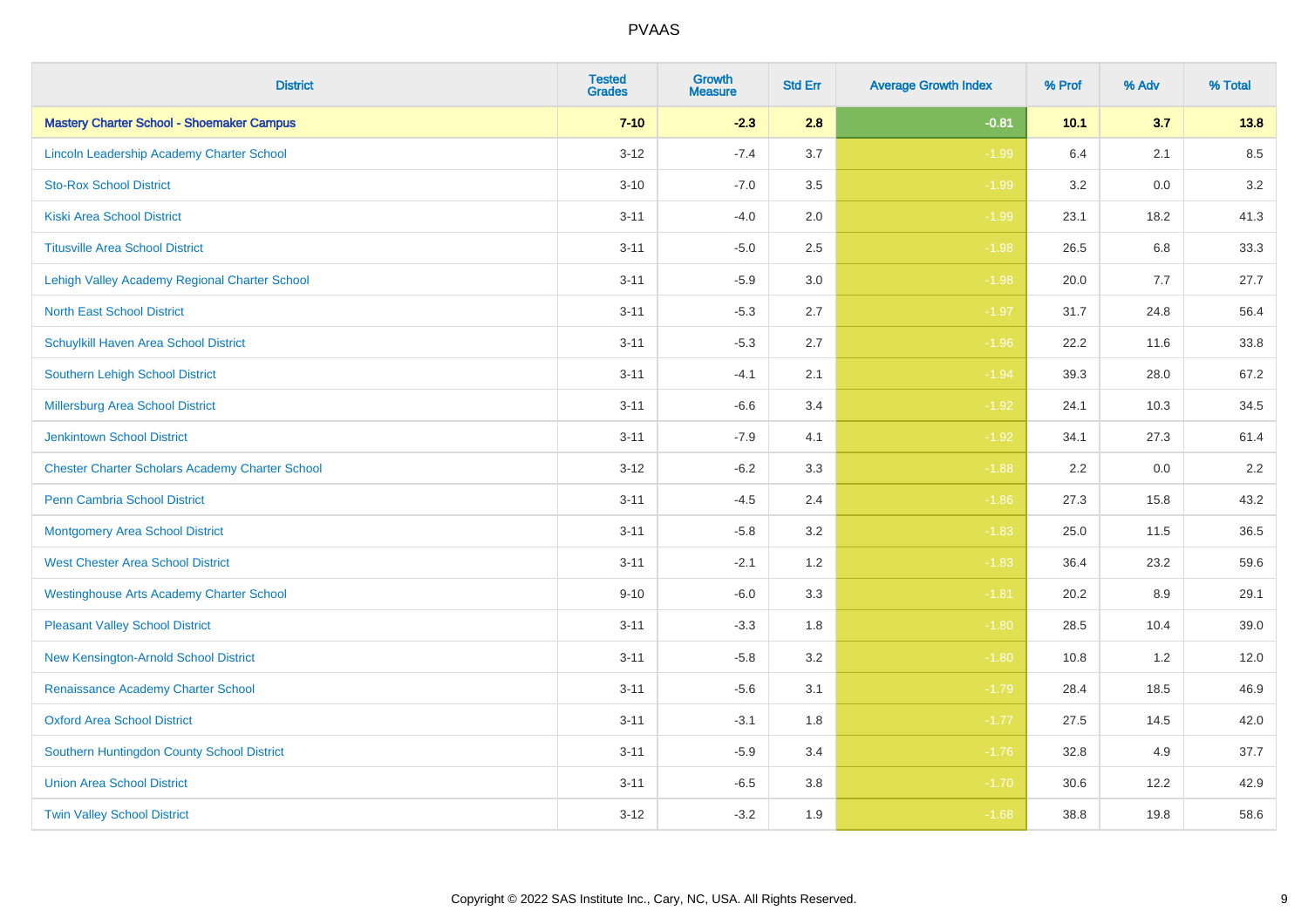| <b>District</b>                                   | <b>Tested</b><br><b>Grades</b> | <b>Growth</b><br><b>Measure</b> | <b>Std Err</b> | <b>Average Growth Index</b> | % Prof | % Adv   | % Total |
|---------------------------------------------------|--------------------------------|---------------------------------|----------------|-----------------------------|--------|---------|---------|
| <b>Mastery Charter School - Shoemaker Campus</b>  | $7 - 10$                       | $-2.3$                          | 2.8            | $-0.81$                     | 10.1   | 3.7     | 13.8    |
| <b>Dauphin County Technical School</b>            | $9 - 11$                       | $-3.9$                          | 2.3            | $-1.67$                     | 18.3   | 11.1    | 29.3    |
| <b>Environmental Charter School At Frick Park</b> | $3-9$                          | $-6.2$                          | 3.7            | $-1.67$                     | 25.9   | 3.4     | 29.3    |
| <b>Woodland Hills School District</b>             | $3 - 12$                       | $-4.2$                          | 2.5            | $-1.66$                     | 10.1   | 1.4     | 11.5    |
| <b>Hatboro-Horsham School District</b>            | $3 - 11$                       | $-2.7$                          | 1.6            | $-1.65$                     | 27.9   | 17.9    | 45.8    |
| <b>Steelton-Highspire School District</b>         | $3 - 11$                       | $-5.3$                          | 3.2            | $-1.65$                     | 13.9   | 0.0     | 13.9    |
| <b>Hollidaysburg Area School District</b>         | $3 - 11$                       | $-2.7$                          | 1.6            | $-1.64$                     | 32.6   | 15.2    | 47.8    |
| <b>Laurel Highlands School District</b>           | $3 - 11$                       | $-3.8$                          | 2.3            | $-1.63$                     | 20.9   | 14.6    | 35.4    |
| Insight PA Cyber Charter School                   | $3 - 11$                       | $-9.4$                          | 5.8            | $-1.62$                     | 25.6   | 4.6     | 30.2    |
| <b>Slippery Rock Area School District</b>         | $3 - 11$                       | $-3.8$                          | 2.5            | $-1.56$                     | 30.8   | 21.9    | 52.7    |
| <b>Charleroi School District</b>                  | $3 - 11$                       | $-4.3$                          | 2.7            | $-1.55$                     | 22.2   | 15.9    | 38.1    |
| <b>Shanksville-Stonycreek School District</b>     | $3 - 10$                       | $-8.6$                          | 5.5            | $-1.55$                     | 17.6   | 23.5    | 41.2    |
| <b>Conemaugh Valley School District</b>           | $3 - 12$                       | $-6.3$                          | 4.1            | $-1.54$                     | 23.7   | 5.1     | 28.8    |
| <b>Nazareth Area School District</b>              | $3 - 11$                       | $-2.5$                          | 1.7            | $-1.53$                     | 29.2   | 24.6    | 53.8    |
| <b>Ridgway Area School District</b>               | $3 - 11$                       | $-6.1$                          | 4.0            | $-1.53$                     | 42.2   | 15.6    | 57.8    |
| <b>Universal Audenried Charter School</b>         | $9 - 11$                       | $-3.8$                          | 2.5            | $-1.53$                     | 3.0    | $0.5\,$ | 3.5     |
| <b>Towanda Area School District</b>               | $3 - 11$                       | $-4.0$                          | 2.6            | $-1.52$                     | 24.8   | $9.9\,$ | 34.8    |
| <b>Crestwood School District</b>                  | $3 - 11$                       | $-3.4$                          | 2.2            | $-1.52$                     | 33.1   | 21.7    | 54.9    |
| <b>Troy Area School District</b>                  | $3 - 10$                       | $-4.7$                          | 3.2            | $-1.46$                     | 22.8   | 16.5    | 39.2    |
| Salisbury-Elk Lick School District                | $3 - 11$                       | $-8.4$                          | 5.8            | $-1.45$                     | 33.3   | 5.6     | 38.9    |
| <b>Greater Johnstown School District</b>          | $3 - 11$                       | $-3.5$                          | 2.4            | $-1.45$                     | 10.3   | 1.3     | 11.5    |
| <b>Rochester Area School District</b>             | $3 - 11$                       | $-5.7$                          | 3.9            | $-1.45$                     | 14.9   | 2.1     | 17.0    |
| <b>Middletown Area School District</b>            | $3 - 11$                       | $-3.4$                          | 2.4            | $-1.44$                     | 34.3   | 15.2    | 49.4    |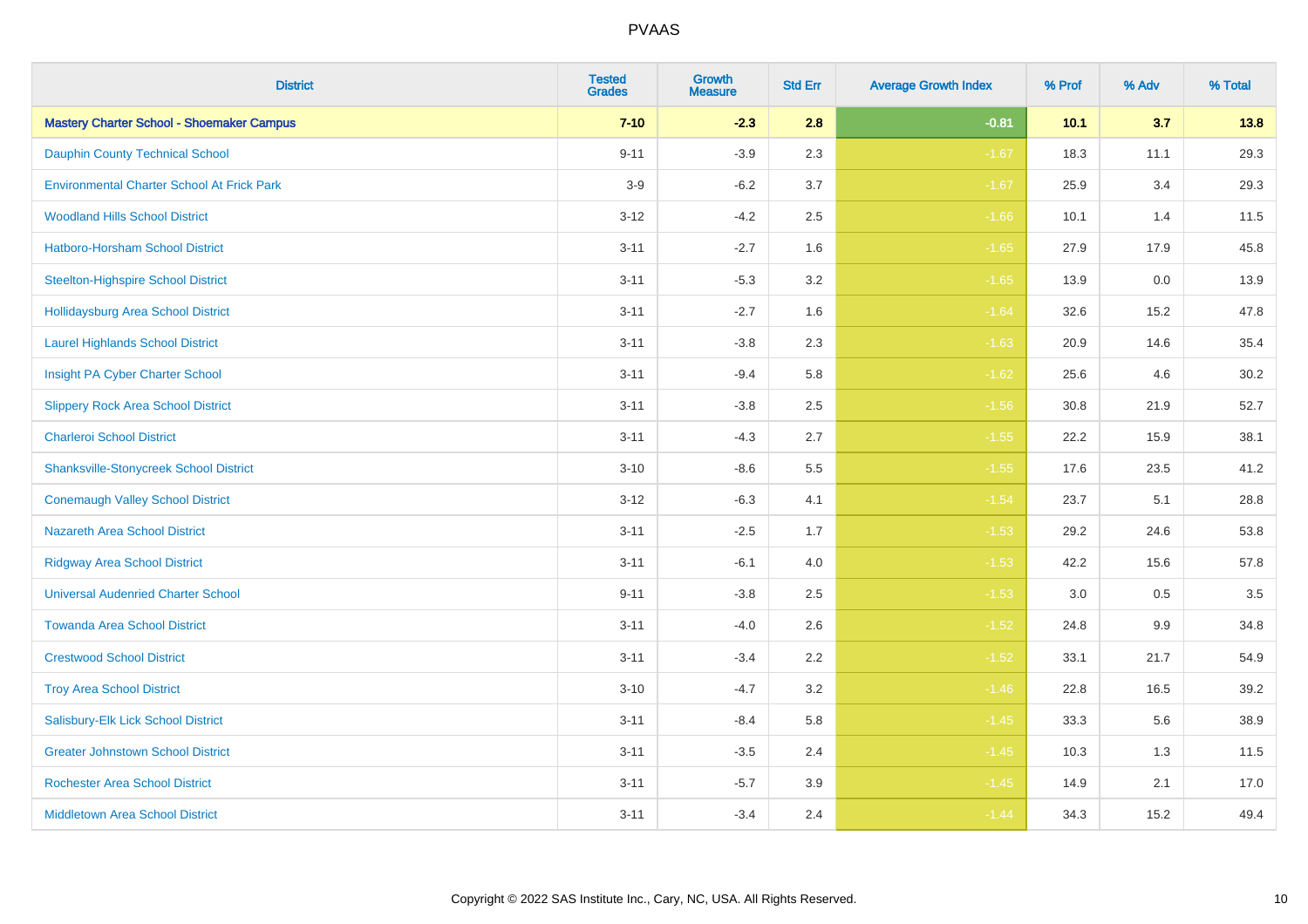| <b>District</b>                                  | <b>Tested</b><br><b>Grades</b> | <b>Growth</b><br><b>Measure</b> | <b>Std Err</b> | <b>Average Growth Index</b> | % Prof | % Adv   | % Total |
|--------------------------------------------------|--------------------------------|---------------------------------|----------------|-----------------------------|--------|---------|---------|
| <b>Mastery Charter School - Shoemaker Campus</b> | $7 - 10$                       | $-2.3$                          | 2.8            | $-0.81$                     | 10.1   | 3.7     | 13.8    |
| <b>Weatherly Area School District</b>            | $3 - 11$                       | $-5.8$                          | 4.0            | $-1.44$                     | 32.1   | 8.9     | 41.1    |
| <b>Franklin Area School District</b>             | $3 - 11$                       | $-3.7$                          | 2.6            | $-1.43$                     | 30.5   | 5.9     | 36.4    |
| <b>Chester-Upland School District</b>            | $3 - 11$                       | $-3.6$                          | 2.6            | $-1.38$                     | 1.6    | $0.0\,$ | 1.6     |
| <b>Dubois Area School District</b>               | $3 - 11$                       | $-2.8$                          | 2.0            | $-1.37$                     | 35.5   | 19.0    | 54.6    |
| <b>Northeast Bradford School District</b>        | $3 - 10$                       | $-5.0$                          | 3.7            | $-1.35$                     | 30.6   | 4.8     | 35.5    |
| <b>Rose Tree Media School District</b>           | $3 - 10$                       | $-2.8$                          | 2.1            | $-1.33$                     | 35.2   | 29.6    | 64.8    |
| <b>Southern Fulton School District</b>           | $3 - 11$                       | $-5.1$                          | 4.0            | $-1.29$                     | 21.7   | 13.0    | 34.8    |
| <b>Shenandoah Valley School District</b>         | $3 - 11$                       | $-4.5$                          | 3.5            | $-1.29$                     | 14.3   | 0.0     | 14.3    |
| <b>Bucks County Technical High School</b>        | $9 - 10$                       | $-2.9$                          | 2.2            | $-1.29$                     | 27.7   | 10.4    | 38.2    |
| <b>Keystone Education Center Charter School</b>  | $3 - 12$                       | $-6.5$                          | 5.1            | $-1.28$                     | 0.0    | 0.0     | $0.0\,$ |
| <b>Springfield Township School District</b>      | $3 - 11$                       | $-3.9$                          | 3.1            | $-1.27$                     | 37.2   | 30.8    | 68.1    |
| <b>Propel Charter School-Homestead</b>           | $3 - 11$                       | $-5.0$                          | 3.9            | $-1.27$                     | 7.3    | 0.0     | $7.3$   |
| <b>Millville Area School District</b>            | $3 - 12$                       | $-5.6$                          | 4.4            | $-1.26$                     | 31.4   | 11.4    | 42.9    |
| <b>Cornell School District</b>                   | $3 - 11$                       | $-5.5$                          | 4.6            | $-1.20$                     | 11.3   | 3.2     | 14.5    |
| <b>Susquehanna Community School District</b>     | $3 - 11$                       | $-4.5$                          | $3.8\,$        | $-1.19$                     | 31.9   | $8.8\,$ | 40.7    |
| <b>Shaler Area School District</b>               | $3 - 11$                       | $-2.1$                          | 1.8            | $-1.18$                     | 32.0   | 13.0    | 45.0    |
| <b>Beaver Area School District</b>               | $3 - 10$                       | $-3.0$                          | 2.5            | $-1.16$                     | 25.8   | 27.8    | 53.6    |
| Northwestern Lehigh School District              | $3 - 11$                       | $-2.4$                          | 2.1            | $-1.14$                     | 41.7   | 17.9    | 59.5    |
| Harmony Area School District                     | $3 - 10$                       | $-5.7$                          | 5.0            | $-1.13$                     | 33.3   | 0.0     | 33.3    |
| <b>Moshannon Valley School District</b>          | $3 - 10$                       | $-5.1$                          | 4.6            | $-1.12$                     | 25.0   | 12.5    | 37.5    |
| <b>Cameron County School District</b>            | $3 - 12$                       | $-5.0$                          | 4.4            | $-1.12$                     | 34.9   | 4.8     | 39.7    |
| <b>Mahanoy Area School District</b>              | $3 - 10$                       | $-3.4$                          | 3.1            | $-1.07$                     | 21.4   | 8.6     | 30.0    |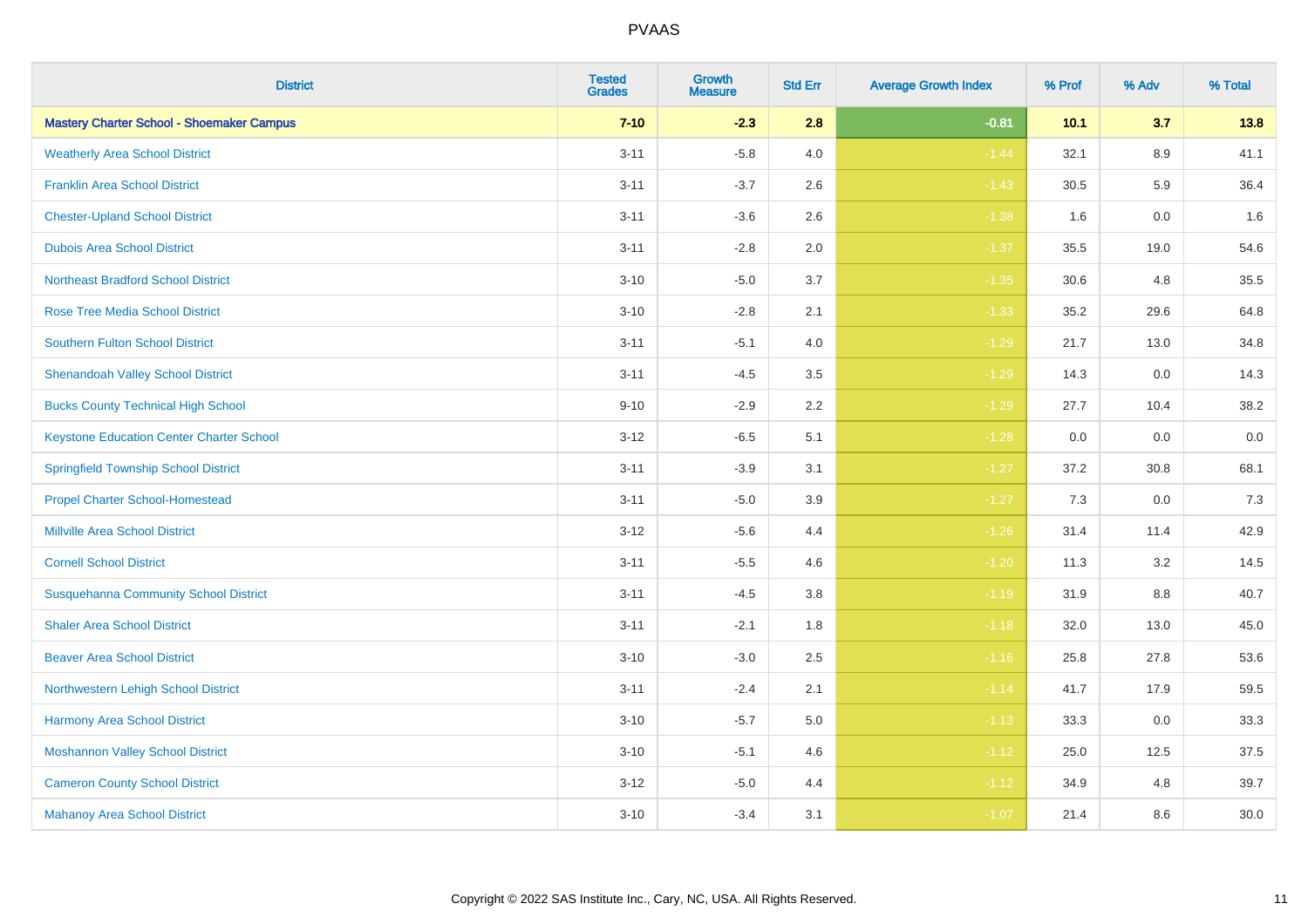| <b>District</b>                                  | <b>Tested</b><br><b>Grades</b> | <b>Growth</b><br><b>Measure</b> | <b>Std Err</b> | <b>Average Growth Index</b> | % Prof | % Adv   | % Total |
|--------------------------------------------------|--------------------------------|---------------------------------|----------------|-----------------------------|--------|---------|---------|
| <b>Mastery Charter School - Shoemaker Campus</b> | $7 - 10$                       | $-2.3$                          | 2.8            | $-0.81$                     | 10.1   | 3.7     | 13.8    |
| <b>Shamokin Area School District</b>             | $3 - 11$                       | $-2.6$                          | 2.5            | $-1.06$                     | 19.6   | $9.8\,$ | 29.3    |
| <b>Sugar Valley Rural Charter School</b>         | $3 - 11$                       | $-3.6$                          | 3.7            | $-0.98$                     | 10.3   | $0.0\,$ | 10.3    |
| <b>Northwest Area School District</b>            | $3 - 10$                       | $-3.2$                          | 3.3            | $-0.97$                     | 30.4   | 13.0    | 43.5    |
| <b>KIPP Dubois Charter School</b>                | $9 - 10$                       | $-3.0$                          | 3.1            | $-0.95$                     | 10.0   | 0.0     | 10.0    |
| <b>Propel Charter School-Montour</b>             | $3 - 10$                       | $-3.4$                          | 3.6            | $-0.93$                     | 7.7    | 0.0     | 7.7     |
| <b>Wyomissing Area School District</b>           | $3 - 12$                       | $-2.4$                          | 2.6            | $-0.92$                     | 25.6   | 28.1    | 53.7    |
| <b>Conneaut School District</b>                  | $3 - 12$                       | $-2.3$                          | 2.6            | $-0.91$                     | 27.4   | 9.7     | 37.1    |
| <b>Uniontown Area School District</b>            | $3 - 11$                       | $-2.8$                          | 3.1            | $-0.91$                     | 31.7   | 7.3     | 39.0    |
| <b>Mount Union Area School District</b>          | $3 - 10$                       | $-2.5$                          | 2.8            | $-0.89$                     | 19.8   | 5.8     | 25.6    |
| <b>Reynolds School District</b>                  | $3 - 10$                       | $-3.0$                          | 3.5            | $-0.87$                     | 27.3   | 9.1     | 36.4    |
| Carbondale Area School District                  | $3 - 10$                       | $-2.8$                          | 3.2            | $-0.87$                     | 27.5   | 2.9     | 30.4    |
| <b>Minersville Area School District</b>          | $3 - 11$                       | $-2.9$                          | 3.4            | $-0.86$                     | 27.4   | 9.7     | 37.1    |
| <b>Northgate School District</b>                 | $3 - 11$                       | $-3.0$                          | 3.4            | $-0.85$                     | 35.6   | 6.8     | 42.4    |
| <b>Mastery Charter School - Shoemaker Campus</b> | $7 - 10$                       | $-2.3$                          | 2.8            | $-0.81$                     | 10.1   | 3.7     | 13.8    |
| <b>Roberto Clemente Charter School</b>           | $3 - 12$                       | $-3.3$                          | 4.1            | $-0.79$                     | 22.7   | 4.6     | 27.3    |
| <b>Bradford Area School District</b>             | $3 - 12$                       | $-1.8$                          | 2.3            | $-0.79$                     | 31.2   | 16.7    | 47.9    |
| Urban Pathways 6-12 Charter School               | $6 - 11$                       | $-4.1$                          | 5.7            | $-0.72$                     | 0.0    | 0.0     | $0.0\,$ |
| <b>Albert Gallatin Area School District</b>      | $3 - 11$                       | $-1.7$                          | 2.3            | $-0.72$                     | 31.9   | 20.7    | 52.7    |
| <b>Valley Grove School District</b>              | $3 - 10$                       | $-4.0$                          | 5.5            | $-0.72$                     | 68.4   | 15.8    | 84.2    |
| <b>Norwin School District</b>                    | $3 - 11$                       | $-1.1$                          | 1.6            | $-0.70$                     | 37.7   | 27.6    | 65.2    |
| <b>Tri-Valley School District</b>                | $3 - 10$                       | $-2.7$                          | 3.9            | $-0.69$                     | 31.0   | 9.5     | 40.5    |
| <b>Monessen City School District</b>             | $3 - 10$                       | $-3.9$                          | 5.6            | $-0.69$                     | 21.0   | 10.5    | 31.6    |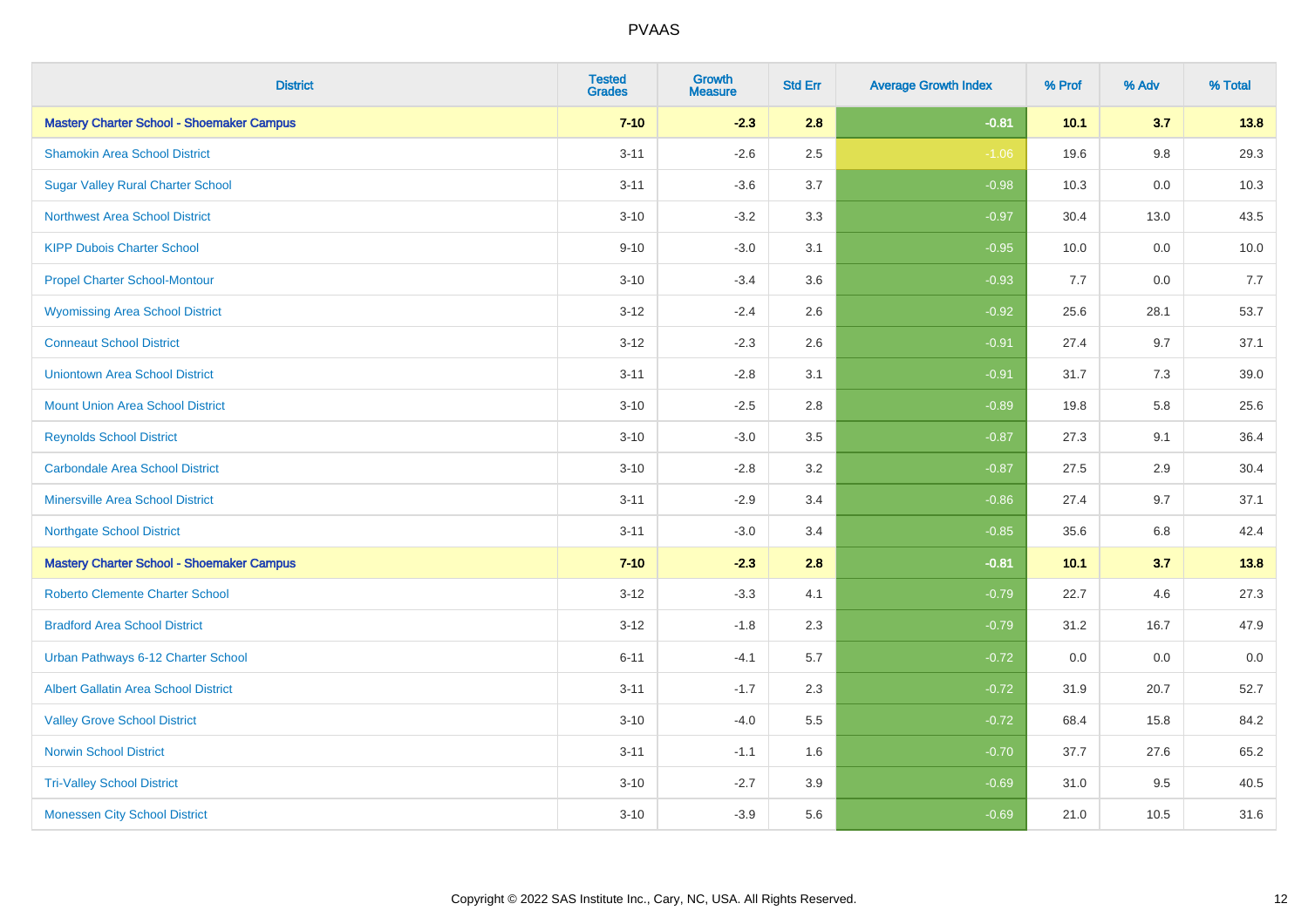| <b>District</b>                                         | <b>Tested</b><br><b>Grades</b> | <b>Growth</b><br><b>Measure</b> | <b>Std Err</b> | <b>Average Growth Index</b> | % Prof | % Adv | % Total |
|---------------------------------------------------------|--------------------------------|---------------------------------|----------------|-----------------------------|--------|-------|---------|
| <b>Mastery Charter School - Shoemaker Campus</b>        | $7 - 10$                       | $-2.3$                          | 2.8            | $-0.81$                     | 10.1   | 3.7   | 13.8    |
| Northern Bedford County School District                 | $3 - 11$                       | $-2.3$                          | 3.3            | $-0.69$                     | 26.2   | 16.9  | 43.1    |
| <b>New Brighton Area School District</b>                | $3 - 11$                       | $-2.1$                          | 3.2            | $-0.65$                     | 31.5   | 11.1  | 42.6    |
| Propel Charter School - Braddock Hills                  | $3 - 11$                       | $-2.1$                          | 3.3            | $-0.63$                     | 4.8    | 3.2   | 8.1     |
| <b>Lebanon School District</b>                          | $3 - 11$                       | $-1.2$                          | 1.9            | $-0.63$                     | 15.2   | 6.4   | 21.6    |
| <b>Carlynton School District</b>                        | $3 - 11$                       | $-2.0$                          | 3.2            | $-0.62$                     | 27.9   | 5.2   | 33.1    |
| <b>Bangor Area School District</b>                      | $3 - 12$                       | $-1.2$                          | 2.0            | $-0.60$                     | 25.8   | 12.7  | 38.5    |
| <b>Exeter Township School District</b>                  | $3 - 11$                       | $-1.0$                          | 1.7            | $-0.58$                     | 27.2   | 15.6  | 42.8    |
| <b>South Eastern School District</b>                    | $3 - 11$                       | $-1.0$                          | 1.8            | $-0.55$                     | 36.4   | 17.1  | 53.5    |
| <b>Highlands School District</b>                        | $3 - 11$                       | $-1.3$                          | 2.3            | $-0.55$                     | 32.6   | 10.5  | 43.0    |
| Penns Manor Area School District                        | $3 - 12$                       | $-1.9$                          | 3.5            | $-0.55$                     | 24.2   | 3.8   | 28.0    |
| Center For Student Learning Charter School At Pennsbury | $6 - 12$                       | $-3.3$                          | 6.0            | $-0.55$                     | 23.1   | 0.0   | 23.1    |
| <b>Susq-Cyber Charter School</b>                        | $9 - 11$                       | $-3.2$                          | 5.8            | $-0.54$                     | 23.8   | 4.8   | 28.6    |
| <b>Southeastern Greene School District</b>              | $3 - 10$                       | $-2.3$                          | 4.4            | $-0.53$                     | 29.0   | 9.7   | 38.7    |
| <b>Lakeview School District</b>                         | $3 - 11$                       | $-1.9$                          | 3.5            | $-0.53$                     | 41.5   | 12.3  | 53.8    |
| <b>York Academy Regional Charter School</b>             | $3 - 11$                       | $-2.3$                          | 4.4            | $-0.52$                     | 23.5   | 2.0   | 25.5    |
| <b>Allegheny Valley School District</b>                 | $3 - 11$                       | $-1.9$                          | 3.9            | $-0.48$                     | 31.8   | 11.4  | 43.2    |
| <b>Schuylkill Valley School District</b>                | $3 - 11$                       | $-1.0$                          | 2.2            | $-0.47$                     | 29.8   | 20.2  | 50.0    |
| <b>Chichester School District</b>                       | $3 - 11$                       | $-1.8$                          | 4.2            | $-0.44$                     | 40.0   | 14.0  | 54.0    |
| <b>Farrell Area School District</b>                     | $3 - 11$                       | $-1.9$                          | 4.2            | $-0.44$                     | 9.3    | 11.6  | 20.9    |
| <b>Burrell School District</b>                          | $3 - 11$                       | $-1.5$                          | 3.3            | $-0.44$                     | 27.8   | 17.7  | 45.6    |
| <b>Forest Area School District</b>                      | $3 - 11$                       | $-1.8$                          | 4.7            | $-0.37$                     | 18.9   | 15.1  | 34.0    |
| <b>Westmont Hilltop School District</b>                 | $3 - 11$                       | $-1.0$                          | 2.8            | $-0.36$                     | 33.3   | 14.7  | 48.0    |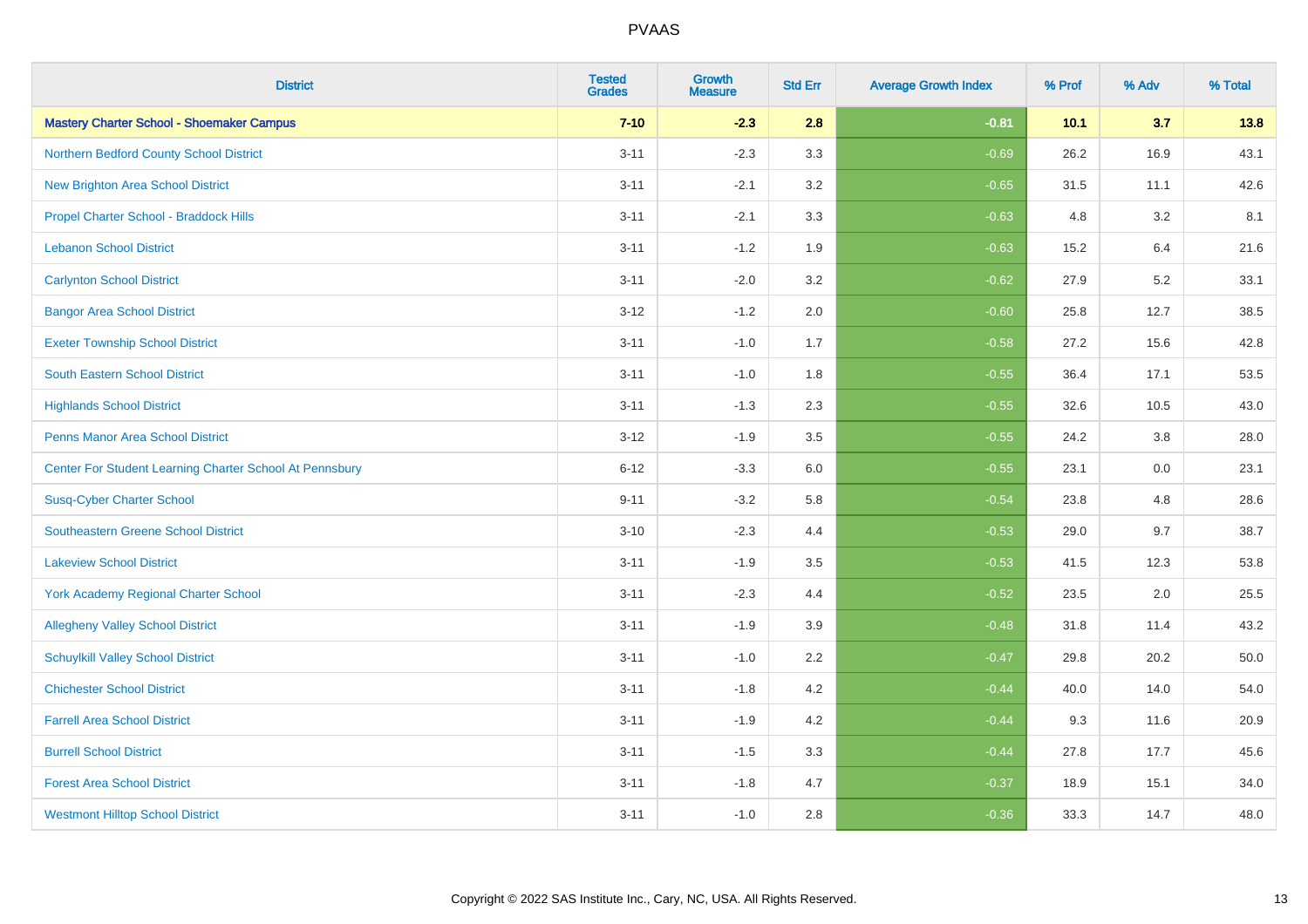| <b>District</b>                                  | <b>Tested</b><br><b>Grades</b> | <b>Growth</b><br><b>Measure</b> | <b>Std Err</b> | <b>Average Growth Index</b> | % Prof | % Adv   | % Total |
|--------------------------------------------------|--------------------------------|---------------------------------|----------------|-----------------------------|--------|---------|---------|
| <b>Mastery Charter School - Shoemaker Campus</b> | $7 - 10$                       | $-2.3$                          | 2.8            | $-0.81$                     | 10.1   | 3.7     | 13.8    |
| <b>Pine Grove Area School District</b>           | $3 - 11$                       | $-1.1$                          | 3.0            | $-0.36$                     | 29.5   | 14.3    | 43.8    |
| <b>Everett Area School District</b>              | $3 - 11$                       | $-1.1$                          | 3.1            | $-0.34$                     | 34.2   | 13.2    | 47.4    |
| <b>MaST Community Charter School</b>             | $3 - 10$                       | $-0.9$                          | 2.5            | $-0.34$                     | 25.0   | 21.6    | 46.6    |
| <b>Clearfield Area School District</b>           | $3 - 10$                       | $-1.3$                          | 3.7            | $-0.34$                     | 43.9   | 24.6    | 68.4    |
| <b>Palmerton Area School District</b>            | $3 - 11$                       | $-0.9$                          | 2.7            | $-0.34$                     | 34.3   | 14.3    | 48.6    |
| <b>Forest City Regional School District</b>      | $3 - 12$                       | $-1.2$                          | 3.6            | $-0.33$                     | 26.5   | 8.2     | 34.7    |
| <b>Clairton City School District</b>             | $3 - 11$                       | $-1.6$                          | 5.0            | $-0.32$                     | 3.8    | 0.5     | 4.4     |
| <b>Columbia Borough School District</b>          | $3 - 12$                       | $-1.1$                          | 3.6            | $-0.31$                     | 17.2   | 1.7     | 19.0    |
| Mastery Charter High School-Lenfest Campus       | $7 - 11$                       | $-1.8$                          | 5.8            | $-0.30$                     | 26.3   | 0.0     | 26.3    |
| South Allegheny School District                  | $3 - 11$                       | $-0.9$                          | 3.1            | $-0.30$                     | 23.8   | 2.5     | 26.2    |
| <b>Northern Lebanon School District</b>          | $3 - 11$                       | $-0.7$                          | 2.3            | $-0.29$                     | 18.8   | 6.8     | 25.6    |
| <b>Cranberry Area School District</b>            | $3 - 12$                       | $-0.9$                          | 3.1            | $-0.29$                     | 25.5   | 9.7     | 35.2    |
| <b>Ferndale Area School District</b>             | $3 - 10$                       | $-1.1$                          | 4.1            | $-0.27$                     | 21.0   | 7.9     | 29.0    |
| <b>Blacklick Valley School District</b>          | $3 - 11$                       | $-0.9$                          | 3.9            | $-0.23$                     | 7.7    | 7.7     | 15.4    |
| <b>Evergreen Community Charter School</b>        | $6 - 11$                       | $-1.1$                          | 4.7            | $-0.23$                     | 34.6   | 26.9    | 61.5    |
| <b>Claysburg-Kimmel School District</b>          | $3 - 11$                       | $-1.2$                          | 5.2            | $-0.22$                     | 5.0    | $0.0\,$ | $5.0$   |
| <b>Fort Cherry School District</b>               | $3 - 10$                       | $-0.7$                          | 3.1            | $-0.21$                     | 30.6   | 14.1    | 44.7    |
| Jeannette City School District                   | $3 - 11$                       | $-0.7$                          | 3.4            | $-0.20$                     | 26.8   | 4.1     | 30.9    |
| South Side Area School District                  | $3 - 11$                       | $-0.6$                          | 3.1            | $-0.19$                     | 24.0   | 28.0    | 52.0    |
| <b>Central Greene School District</b>            | $3 - 11$                       | $-0.4$                          | 2.5            | $-0.15$                     | 27.8   | 14.8    | 42.6    |
| <b>Greencastle-Antrim School District</b>        | $3 - 11$                       | $-0.3$                          | 2.0            | $-0.14$                     | 30.9   | 22.2    | 53.1    |
| <b>Portage Area School District</b>              | $3 - 10$                       | $-0.5$                          | 3.3            | $-0.14$                     | 27.0   | 20.6    | 47.6    |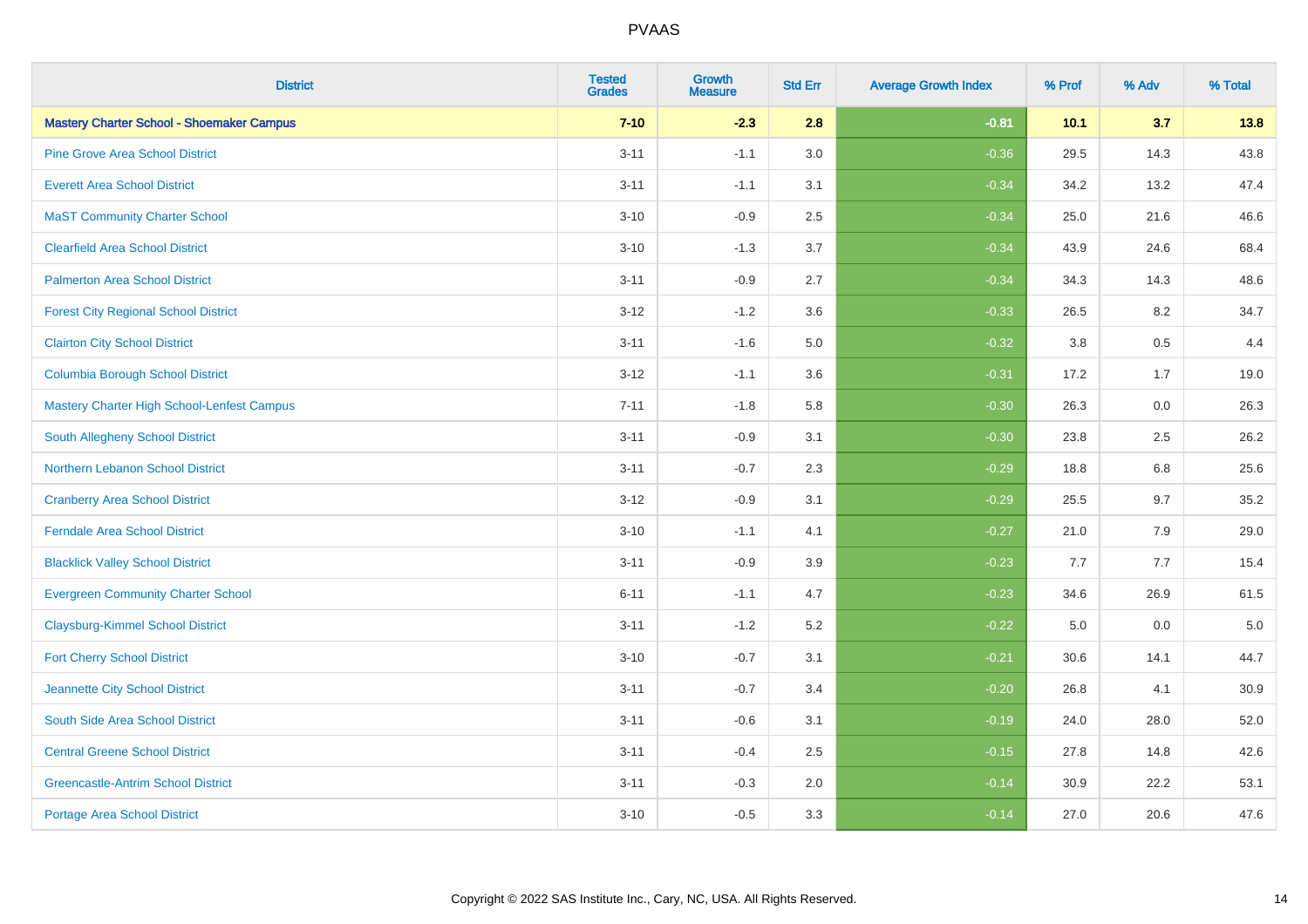| <b>District</b>                                  | <b>Tested</b><br><b>Grades</b> | Growth<br><b>Measure</b> | <b>Std Err</b> | <b>Average Growth Index</b> | % Prof | % Adv | % Total  |
|--------------------------------------------------|--------------------------------|--------------------------|----------------|-----------------------------|--------|-------|----------|
| <b>Mastery Charter School - Shoemaker Campus</b> | $7 - 10$                       | $-2.3$                   | 2.8            | $-0.81$                     | 10.1   | 3.7   | 13.8     |
| <b>Otto-Eldred School District</b>               | $3 - 11$                       | $-0.5$                   | 3.5            | $-0.13$                     | 35.8   | 10.5  | 46.3     |
| <b>Fairfield Area School District</b>            | $3 - 11$                       | $-0.5$                   | 3.6            | $-0.13$                     | 43.9   | 6.1   | $50.0\,$ |
| <b>Wilson Area School District</b>               | $3 - 11$                       | $-0.3$                   | 2.4            | $-0.12$                     | 35.4   | 14.6  | 50.0     |
| <b>Harrisburg City School District</b>           | $3 - 11$                       | $-0.2$                   | 2.0            | $-0.11$                     | 6.0    | 2.0   | 8.0      |
| <b>Brockway Area School District</b>             | $3 - 11$                       | $-0.4$                   | 3.5            | $-0.11$                     | 41.2   | 13.8  | 55.0     |
| Lehigh Career & Technical Institute              | $10 - 12$                      | $-0.7$                   | 6.3            | $-0.11$                     | 36.4   | 4.6   | 40.9     |
| <b>Freeport Area School District</b>             | $3 - 10$                       | $-0.2$                   | 2.1            | $-0.10$                     | 37.4   | 29.8  | 67.2     |
| <b>Northern Cambria School District</b>          | $3 - 11$                       | $-0.3$                   | 3.4            | $-0.09$                     | 26.5   | 1.2   | 27.7     |
| <b>Warren County School District</b>             | $3 - 11$                       | $-0.1$                   | 1.6            | $-0.06$                     | 26.7   | 9.7   | 36.4     |
| Southern Tioga School District                   | $3 - 11$                       | $-0.1$                   | 2.8            | $-0.03$                     | 26.3   | 10.3  | 36.6     |
| <b>Penn Hills School District</b>                | $3 - 11$                       | 0.0                      | 2.4            | 0.02                        | 18.4   | 7.1   | 25.6     |
| Community Academy Of Philadelphia Charter School | $3 - 11$                       | 0.1                      | 2.6            | 0.06                        | 9.7    | 2.6   | 12.4     |
| Altoona Area School District                     | $3 - 12$                       | 0.1                      | 1.5            | 0.07                        | 29.0   | 13.8  | 42.8     |
| <b>Central Columbia School District</b>          | $3-12$                         | 0.3                      | 2.3            | 0.12                        | 25.4   | 37.6  | 63.0     |
| <b>Garnet Valley School District</b>             | $3 - 10$                       | 0.2                      | 1.7            | 0.13                        | 34.9   | 26.4  | 61.3     |
| <b>Tidioute Community Charter School</b>         | $3 - 11$                       | 0.8                      | 4.4            | 0.19                        | 18.1   | 6.9   | 25.0     |
| <b>Tulpehocken Area School District</b>          | $3-12$                         | 1.0                      | 4.9            | 0.20                        | 11.5   | 23.1  | 34.6     |
| <b>Ridley School District</b>                    | $3-12$                         | 0.3                      | 1.6            | 0.21                        | 32.0   | 10.7  | 42.6     |
| Hamburg Area School District                     | $3 - 11$                       | 0.6                      | 2.4            | 0.25                        | 28.0   | 15.5  | 43.6     |
| <b>Shippensburg Area School District</b>         | $3 - 11$                       | 0.5                      | 1.8            | 0.26                        | 23.5   | 22.8  | 46.3     |
| <b>Jersey Shore Area School District</b>         | $3 - 11$                       | 0.7                      | 2.5            | 0.27                        | 39.3   | 13.6  | 52.9     |
| <b>Marion Center Area School District</b>        | $3 - 10$                       | 0.8                      | 2.9            | 0.27                        | 23.3   | 11.1  | 34.4     |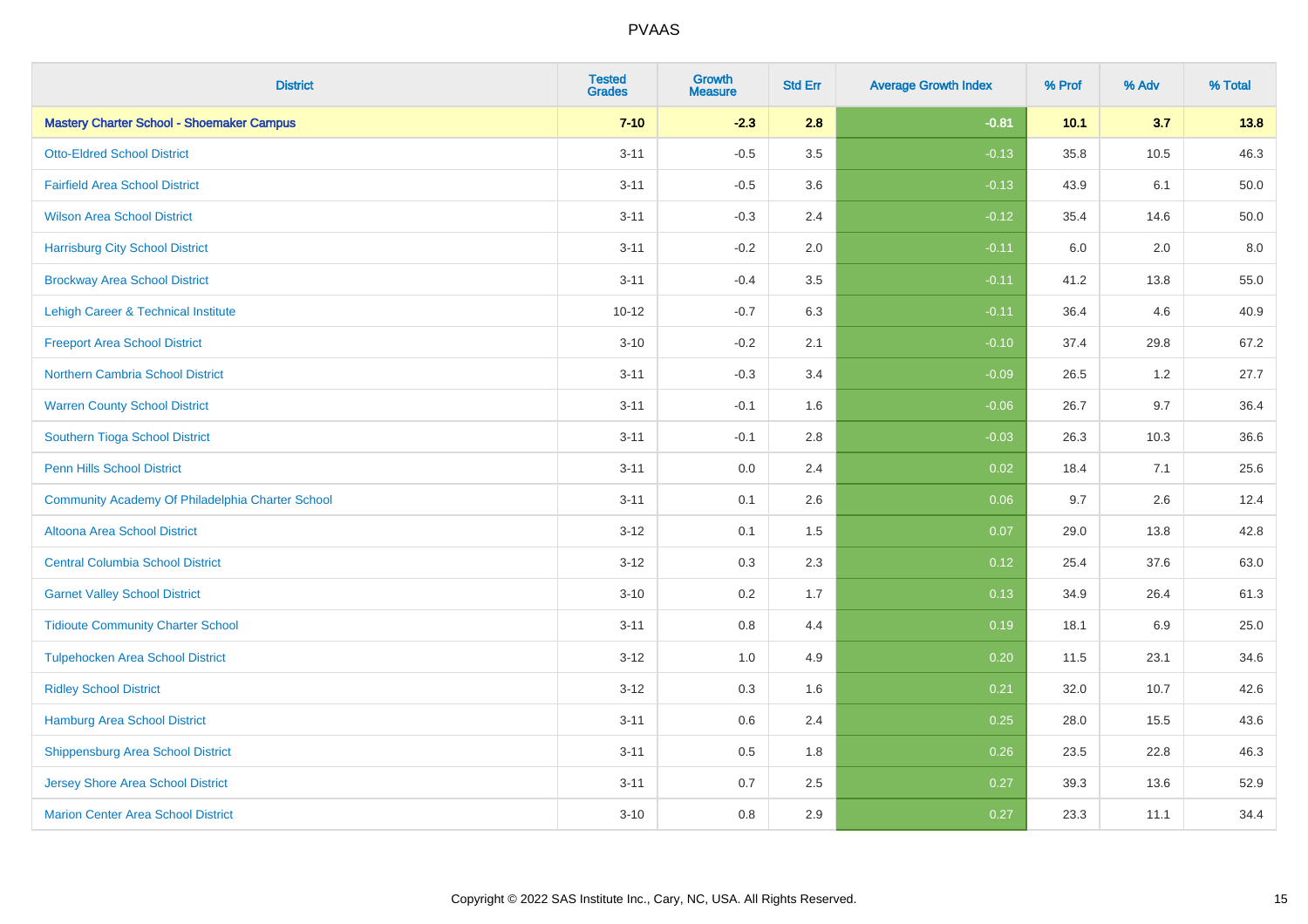| <b>District</b>                                    | <b>Tested</b><br><b>Grades</b> | <b>Growth</b><br><b>Measure</b> | <b>Std Err</b> | <b>Average Growth Index</b> | % Prof | % Adv   | % Total |
|----------------------------------------------------|--------------------------------|---------------------------------|----------------|-----------------------------|--------|---------|---------|
| <b>Mastery Charter School - Shoemaker Campus</b>   | $7 - 10$                       | $-2.3$                          | 2.8            | $-0.81$                     | 10.1   | 3.7     | 13.8    |
| <b>Tech Freire Charter School</b>                  | $9 - 11$                       | 0.7                             | 2.5            | 0.27                        | 3.6    | 0.0     | 3.6     |
| <b>New Foundations Charter School</b>              | $3 - 11$                       | 0.6                             | 2.2            | 0.29                        | 22.4   | 4.0     | 26.4    |
| South Williamsport Area School District            | $3 - 10$                       | 0.9                             | 3.1            | 0.31                        | 38.4   | 11.6    | 50.0    |
| <b>Hopewell Area School District</b>               | $3 - 11$                       | 0.8                             | 2.6            | 0.31                        | 34.5   | 12.4    | 46.9    |
| <b>Wilson School District</b>                      | $3 - 12$                       | 0.5                             | 1.5            | 0.32                        | 30.4   | 25.5    | 55.9    |
| <b>Avella Area School District</b>                 | $3-12$                         | 1.6                             | 4.7            | 0.34                        | 34.8   | 7.2     | 42.0    |
| <b>North Star School District</b>                  | $3 - 11$                       | 1.1                             | 3.3            | 0.34                        | 26.2   | 20.0    | 46.2    |
| <b>Wattsburg Area School District</b>              | $3 - 11$                       | 1.0                             | 2.7            | 0.36                        | 20.4   | 12.4    | 32.7    |
| <b>Upper Adams School District</b>                 | $3 - 11$                       | 0.9                             | 2.5            | 0.37                        | 33.0   | 17.0    | 50.0    |
| Pennsylvania Cyber Charter School                  | $3 - 11$                       | 0.6                             | 1.5            | 0.37                        | 20.8   | 8.1     | 28.9    |
| <b>Reach Cyber Charter School</b>                  | $3 - 11$                       | 1.4                             | 3.6            | 0.40                        | 32.9   | 15.2    | 48.1    |
| <b>Austin Area School District</b>                 | $3 - 11$                       | 2.6                             | 6.0            | 0.43                        | 25.0   | 18.8    | 43.8    |
| <b>Brentwood Borough School District</b>           | $3 - 11$                       | 1.3                             | 3.0            | 0.44                        | 20.2   | 16.0    | 36.2    |
| <b>MaST Community Charter School II</b>            | $3 - 10$                       | 1.4                             | 3.0            | 0.45                        | 16.1   | 4.6     | 20.7    |
| Philadelphia Electrical & Tech Charter High School | $10 - 10$                      | 1.2                             | 2.6            | 0.45                        | 0.9    | $0.0\,$ | 0.9     |
| <b>Annville-Cleona School District</b>             | $3 - 12$                       | 1.1                             | 2.4            | 0.45                        | 34.8   | 13.6    | 48.5    |
| Daniel Boone Area School District                  | $3 - 12$                       | 0.9                             | 1.9            | 0.46                        | 28.9   | 22.0    | 51.0    |
| Juniata Valley School District                     | $3 - 11$                       | 1.6                             | 3.2            | 0.51                        | 23.1   | 9.4     | 32.5    |
| Shenango Area School District                      | $3 - 11$                       | 1.7                             | 3.2            | 0.52                        | 41.4   | 13.8    | 55.3    |
| <b>Seneca Valley School District</b>               | $3 - 11$                       | $0.8\,$                         | 1.4            | 0.54                        | 40.6   | 25.2    | 65.8    |
| <b>Oley Valley School District</b>                 | $3 - 11$                       | 1.4                             | 2.4            | 0.56                        | 37.4   | 23.9    | 61.4    |
| <b>Upper Moreland Township School District</b>     | $3 - 11$                       | 1.1                             | 2.0            | 0.56                        | 24.8   | 26.6    | 51.3    |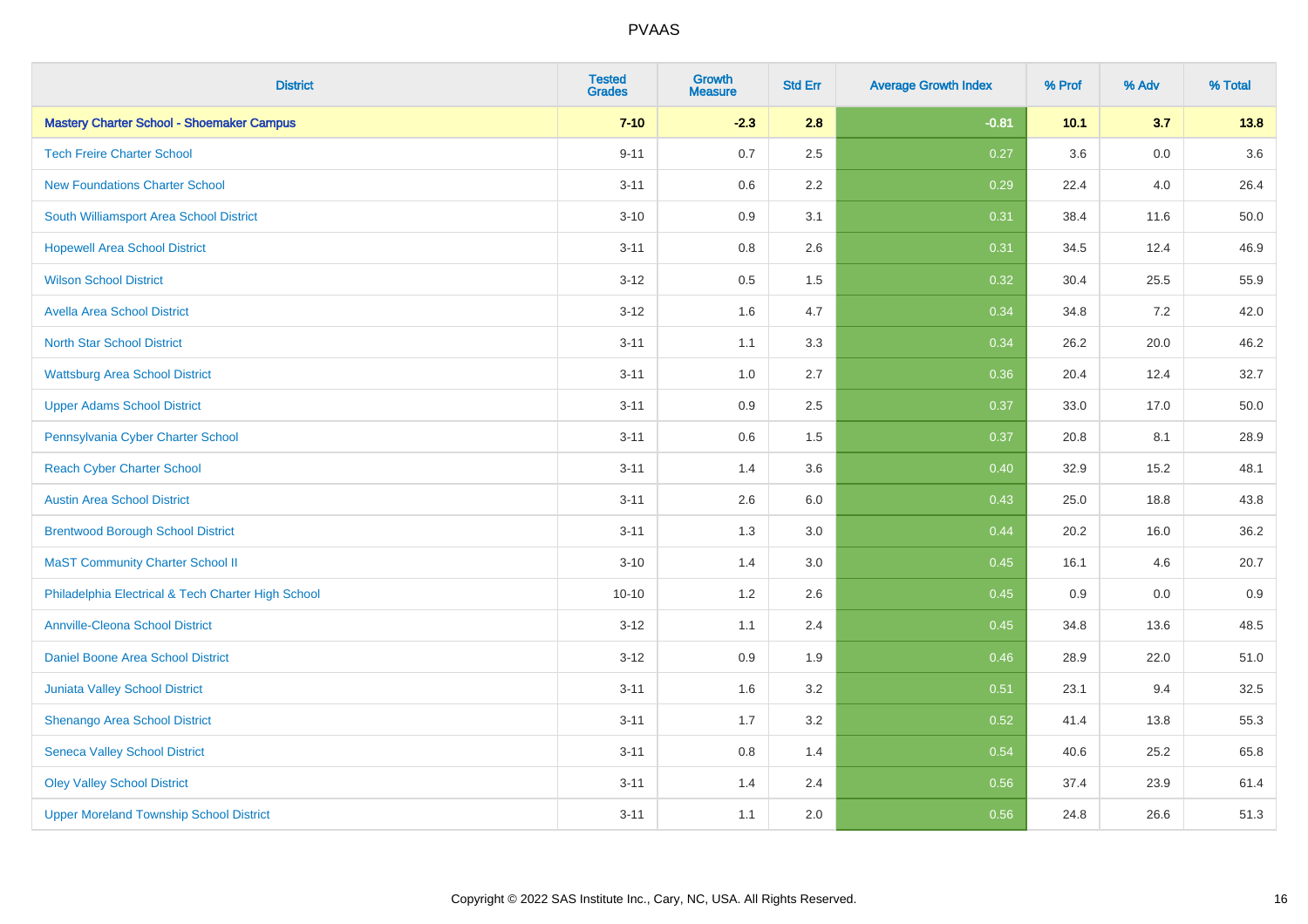| <b>District</b>                                  | <b>Tested</b><br><b>Grades</b> | <b>Growth</b><br><b>Measure</b> | <b>Std Err</b> | <b>Average Growth Index</b> | % Prof | % Adv   | % Total |
|--------------------------------------------------|--------------------------------|---------------------------------|----------------|-----------------------------|--------|---------|---------|
| <b>Mastery Charter School - Shoemaker Campus</b> | $7 - 10$                       | $-2.3$                          | 2.8            | $-0.81$                     | 10.1   | 3.7     | 13.8    |
| <b>Abington School District</b>                  | $3 - 10$                       | 0.9                             | 1.6            | 0.57                        | 29.7   | 28.7    | 58.4    |
| <b>Sullivan County School District</b>           | $3 - 10$                       | 2.5                             | 4.3            | 0.58                        | 43.6   | 7.7     | 51.3    |
| <b>Bethlehem-Center School District</b>          | $3 - 10$                       | 2.1                             | 3.5            | 0.59                        | 32.3   | 4.6     | 36.9    |
| <b>Bensalem Township School District</b>         | $3 - 11$                       | 1.0                             | 1.6            | 0.63                        | 24.3   | 10.7    | 34.9    |
| <b>Belmont Charter School</b>                    | $3 - 10$                       | 2.2                             | 3.4            | 0.64                        | 5.3    | 1.8     | 7.0     |
| Mastery Charter School - Pickett Campus          | $6 - 10$                       | 2.7                             | 4.2            | 0.65                        | 20.6   | 0.0     | 20.6    |
| <b>Union School District</b>                     | $3 - 12$                       | 2.5                             | 3.7            | 0.69                        | 17.9   | 10.4    | 28.4    |
| <b>Springfield School District</b>               | $3 - 11$                       | 1.2                             | 1.7            | 0.69                        | 31.8   | 25.2    | 56.9    |
| <b>Williams Valley School District</b>           | $3 - 11$                       | 2.6                             | 3.7            | 0.69                        | 17.0   | 5.1     | 22.0    |
| <b>Mercer Area School District</b>               | $3 - 11$                       | 2.2                             | 3.1            | 0.70                        | 24.4   | 11.8    | 36.2    |
| <b>Forest Hills School District</b>              | $3 - 11$                       | 1.8                             | 2.5            | 0.71                        | 28.8   | 10.3    | 39.1    |
| <b>Tunkhannock Area School District</b>          | $3 - 11$                       | 1.4                             | 2.0            | 0.71                        | 29.8   | 18.1    | 47.9    |
| <b>School Lane Charter School</b>                | $3 - 11$                       | 2.6                             | 3.6            | 0.72                        | 23.1   | 18.7    | 41.8    |
| <b>Lewisburg Area School District</b>            | $3 - 11$                       | 1.7                             | 2.4            | 0.72                        | 35.9   | 35.9    | 71.8    |
| <b>Penn-Delco School District</b>                | $3 - 11$                       | 1.3                             | 1.8            | 0.75                        | 26.5   | 12.6    | 39.1    |
| <b>North Clarion County School District</b>      | $3 - 12$                       | 3.4                             | 4.1            | 0.83                        | 45.0   | 18.8    | 63.8    |
| <b>Moon Area School District</b>                 | $3 - 11$                       | 1.5                             | 1.8            | 0.86                        | 34.5   | 25.5    | 60.0    |
| <b>Blackhawk School District</b>                 | $3 - 11$                       | 2.0                             | 2.3            | 0.87                        | 34.6   | 20.7    | 55.3    |
| Aspira Bilingual Cyber Charter School            | $3 - 11$                       | 5.1                             | 5.8            | 0.87                        | 4.8    | 0.0     | 4.8     |
| Hope For Hyndman Charter School                  | $3 - 11$                       | 5.1                             | 5.8            | 0.88                        | 14.3   | 7.1     | 21.4    |
| <b>Pottstown School District</b>                 | $3 - 12$                       | 2.0                             | 2.2            | 0.88                        | 19.4   | $6.2\,$ | 25.6    |
| <b>Clarion Area School District</b>              | $3 - 11$                       | 3.2                             | 3.7            | 0.88                        | 31.7   | 13.3    | 45.0    |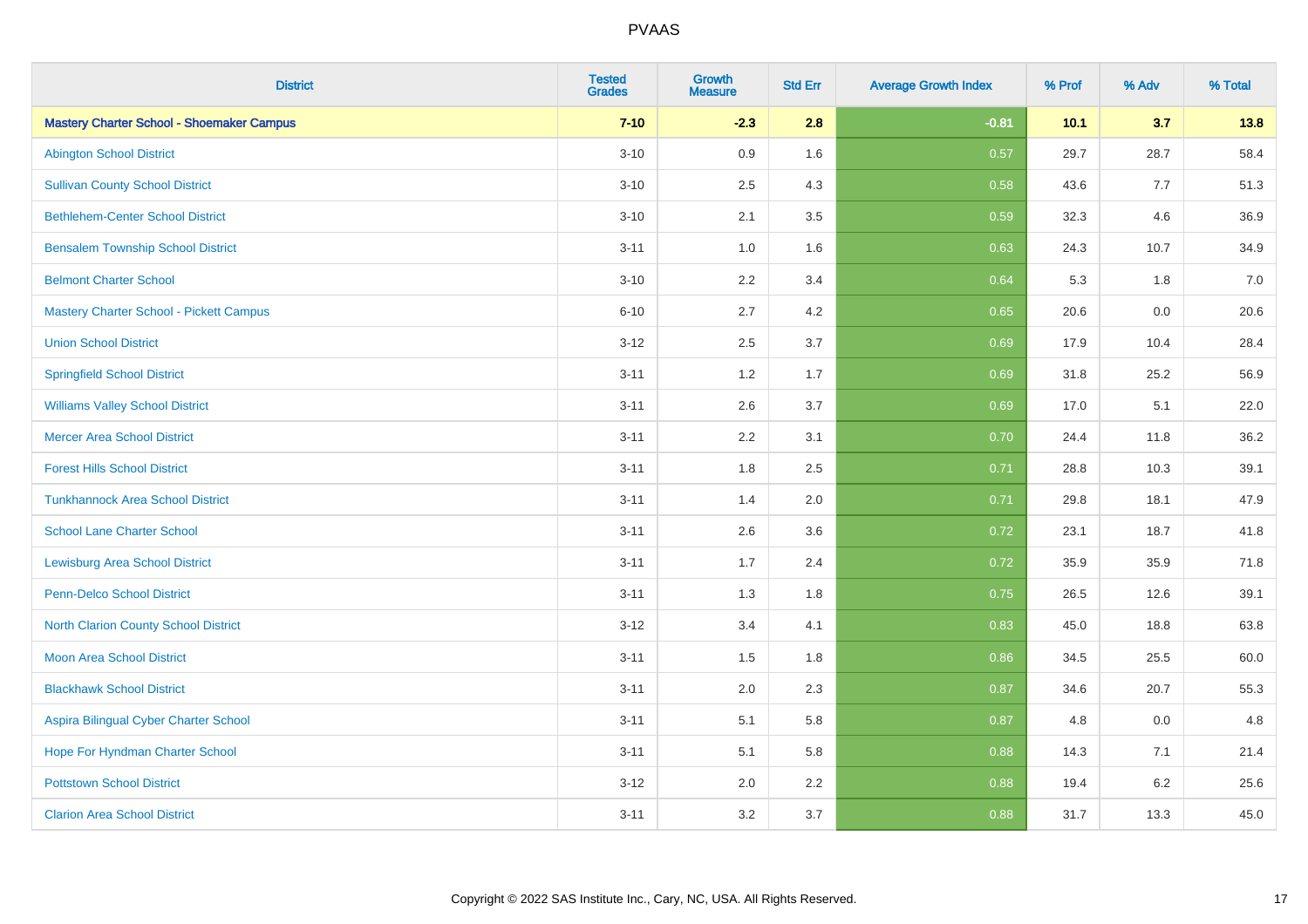| <b>District</b>                                  | <b>Tested</b><br><b>Grades</b> | <b>Growth</b><br><b>Measure</b> | <b>Std Err</b> | <b>Average Growth Index</b> | % Prof | % Adv   | % Total |
|--------------------------------------------------|--------------------------------|---------------------------------|----------------|-----------------------------|--------|---------|---------|
| <b>Mastery Charter School - Shoemaker Campus</b> | $7 - 10$                       | $-2.3$                          | 2.8            | $-0.81$                     | 10.1   | 3.7     | 13.8    |
| <b>Eastern Lancaster County School District</b>  | $3 - 12$                       | 2.9                             | 3.2            | 0.91                        | 35.2   | 36.4    | 71.6    |
| <b>Centennial School District</b>                | $3 - 10$                       | 1.5                             | 1.5            | 0.98                        | 23.6   | 12.4    | 36.0    |
| West Jefferson Hills School District             | $3 - 11$                       | 1.9                             | 1.9            | 0.99                        | 34.8   | 27.3    | 62.1    |
| <b>Galeton Area School District</b>              | $3 - 11$                       | 5.4                             | 5.4            | 1.01                        | 33.3   | 22.2    | 55.6    |
| Esperanza Academy Charter School                 | $4 - 11$                       | 2.1                             | 2.1            | 1.01                        | 14.2   | 3.6     | 17.8    |
| <b>Brownsville Area School District</b>          | $3 - 12$                       | 3.9                             | 3.8            | 1.04                        | 22.0   | 8.5     | 30.5    |
| <b>Sharpsville Area School District</b>          | $3 - 11$                       | 3.8                             | 3.7            | 1.04                        | 41.1   | 23.2    | 64.3    |
| <b>Bermudian Springs School District</b>         | $3 - 11$                       | 2.5                             | 2.4            | 1.05                        | 31.8   | 23.5    | 55.3    |
| <b>Haverford Township School District</b>        | $3 - 11$                       | 1.4                             | 1.4            | 1.05                        | 36.7   | 26.3    | 63.0    |
| <b>Athens Area School District</b>               | $3 - 11$                       | 2.6                             | 2.3            | 1.11                        | 34.9   | 12.3    | 47.3    |
| <b>Southeast Delco School District</b>           | $3 - 10$                       | 3.9                             | 3.5            | 1.12                        | 18.6   | 3.4     | 22.0    |
| Esperanza Cyber Charter School                   | $3 - 11$                       | 7.1                             | 6.1            | 1.15                        | 8.8    | 2.9     | 11.8    |
| People For People Charter School                 | $3 - 12$                       | 6.4                             | 5.6            | 1.15                        | 2.4    | $0.0\,$ | 2.4     |
| <b>Newport School District</b>                   | $3 - 12$                       | 3.8                             | 3.3            | 1.17                        | 38.8   | 10.4    | 49.2    |
| <b>Solanco School District</b>                   | $3 - 11$                       | 2.2                             | 1.8            | 1.18                        | 27.2   | 15.0    | 42.3    |
| <b>Upper Dublin School District</b>              | $3-12$                         | 2.1                             | 1.8            | 1.19                        | 34.7   | 30.0    | 64.7    |
| <b>Bellwood-Antis School District</b>            | $3 - 10$                       | 3.5                             | 2.8            | 1.24                        | 40.9   | 19.4    | 60.2    |
| <b>Bloomsburg Area School District</b>           | $3 - 10$                       | 4.3                             | 3.4            | 1.26                        | 36.5   | 20.6    | 57.1    |
| Johnsonburg Area School District                 | $3 - 11$                       | 5.0                             | 3.9            | $1.27$                      | 35.5   | 11.8    | 47.4    |
| <b>Purchase Line School District</b>             | $3 - 12$                       | 4.3                             | 3.3            | 1.30                        | 32.3   | 9.0     | 41.4    |
| Pennsylvania Virtual Charter School              | $3 - 11$                       | 4.4                             | 3.4            | 1.31                        | 29.8   | 21.2    | 51.0    |
| <b>Ringgold School District</b>                  | $3 - 11$                       | 2.9                             | 2.2            | 1.32                        | 23.8   | 13.3    | 37.1    |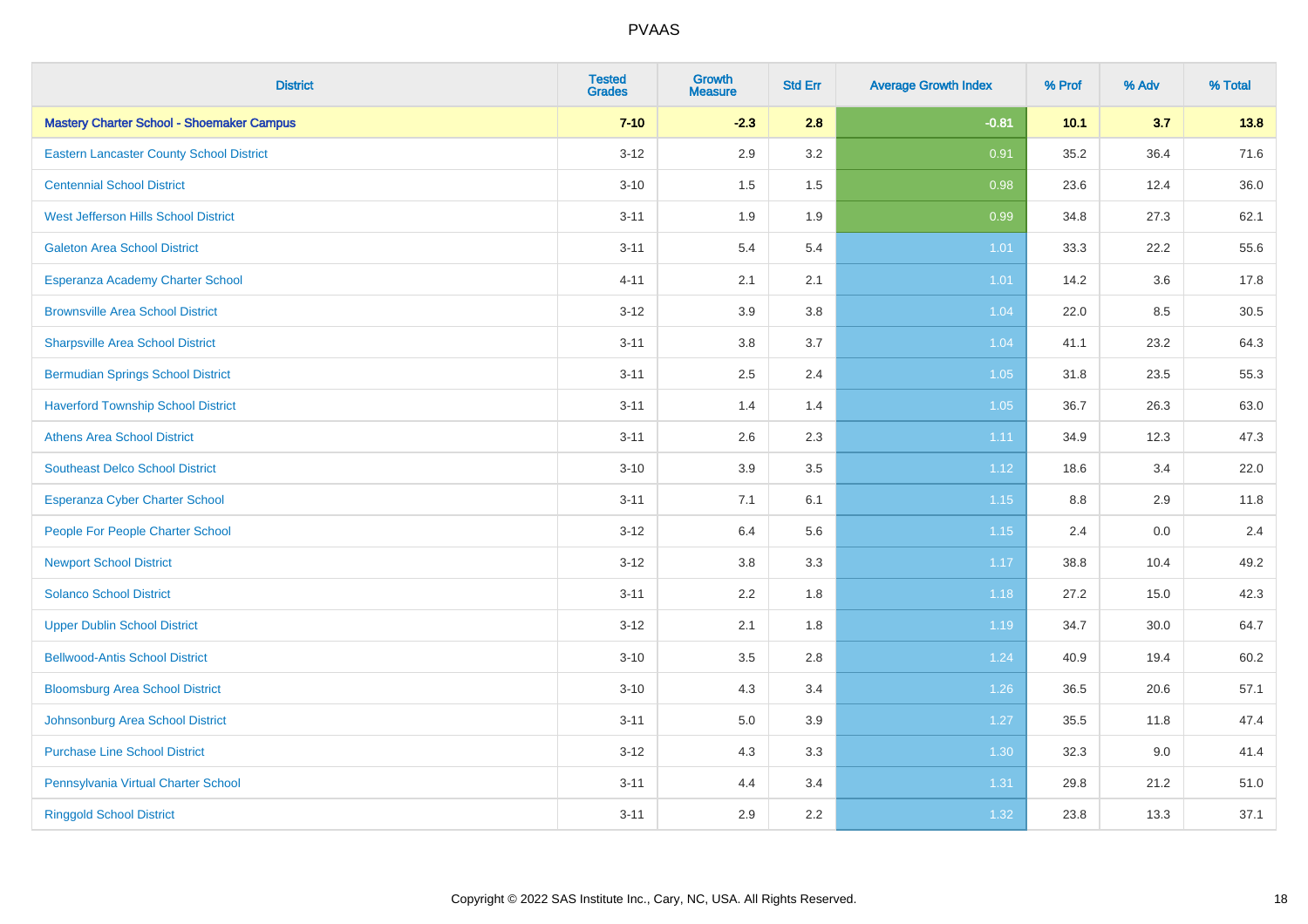| <b>District</b>                                  | <b>Tested</b><br><b>Grades</b> | <b>Growth</b><br><b>Measure</b> | <b>Std Err</b> | <b>Average Growth Index</b> | % Prof | % Adv | % Total |
|--------------------------------------------------|--------------------------------|---------------------------------|----------------|-----------------------------|--------|-------|---------|
| <b>Mastery Charter School - Shoemaker Campus</b> | $7 - 10$                       | $-2.3$                          | 2.8            | $-0.81$                     | 10.1   | 3.7   | 13.8    |
| <b>Keystone School District</b>                  | $3 - 11$                       | 7.8                             | 5.7            | 1.37                        | 35.0   | 45.0  | 80.0    |
| Philipsburg-Osceola Area School District         | $3 - 11$                       | 4.1                             | 3.0            | 1.37                        | 22.5   | 16.2  | 38.8    |
| <b>Chestnut Ridge School District</b>            | $3 - 12$                       | 4.0                             | 2.9            | 1.38                        | 33.2   | 11.0  | 44.2    |
| <b>Conemaugh Township Area School District</b>   | $3 - 12$                       | 4.8                             | 3.5            | 1.39                        | 30.9   | 27.8  | 58.8    |
| <b>Western Wayne School District</b>             | $3 - 11$                       | 3.6                             | 2.6            | 1.39                        | 30.8   | 16.2  | 47.0    |
| <b>Mastery Charter School - Thomas Campus</b>    | $3 - 10$                       | 7.9                             | 5.7            | 1.39                        | 12.5   | 0.0   | 12.5    |
| <b>Midd-West School District</b>                 | $3 - 11$                       | 3.6                             | 2.6            | 1.42                        | 28.6   | 25.0  | 53.6    |
| <b>Conestoga Valley School District</b>          | $3 - 11$                       | 2.4                             | 1.7            | 1.43                        | 35.0   | 23.5  | 58.5    |
| Susquehanna Township School District             | $3 - 12$                       | 3.9                             | 2.7            | 1.45                        | 19.0   | 13.1  | 32.0    |
| <b>Northern Potter School District</b>           | $3 - 12$                       | $6.8\,$                         | 4.6            | 1.48                        | 30.6   | 11.1  | 41.7    |
| South Western School District                    | $3 - 12$                       | 2.5                             | 1.7            | 1.48                        | 36.2   | 19.7  | 55.9    |
| <b>Smethport Area School District</b>            | $3 - 12$                       | 5.8                             | 3.8            | 1.52                        | 24.6   | 20.0  | 44.6    |
| <b>Gateway School District</b>                   | $3 - 11$                       | 3.1                             | 2.0            | 1.55                        | 35.7   | 18.5  | 54.2    |
| <b>Fort Leboeuf School District</b>              | $3 - 11$                       | 3.5                             | 2.2            | 1.58                        | 32.0   | 16.8  | 48.8    |
| <b>Salisbury Township School District</b>        | $3 - 11$                       | 5.8                             | 3.6            | 1.62                        | 24.4   | 12.6  | 37.0    |
| <b>Halifax Area School District</b>              | $3 - 11$                       | 5.8                             | 3.5            | 1.64                        | 32.1   | 18.9  | 50.9    |
| Dr Robert Ketterer Charter School Inc            | $6 - 12$                       | 7.1                             | 4.3            | 1.66                        | 7.3    | 1.7   | 9.0     |
| <b>Waynesboro Area School District</b>           | $3 - 12$                       | 3.0                             | 1.8            | 1.67                        | 26.0   | 23.5  | 49.5    |
| <b>West Shore School District</b>                | $3 - 12$                       | 2.2                             | 1.3            | 1.68                        | 31.8   | 15.2  | 47.1    |
| <b>Penn-Trafford School District</b>             | $3 - 11$                       | 2.9                             | 1.8            | 1.68                        | 46.3   | 26.2  | 72.5    |
| <b>Port Allegany School District</b>             | $3 - 11$                       | 6.5                             | 3.7            | 1.74                        | 26.4   | 11.3  | 37.7    |
| Multicultural Academy Charter School             | $9 - 11$                       | 6.0                             | 3.4            | 1.77                        | 12.3   | 0.0   | 12.3    |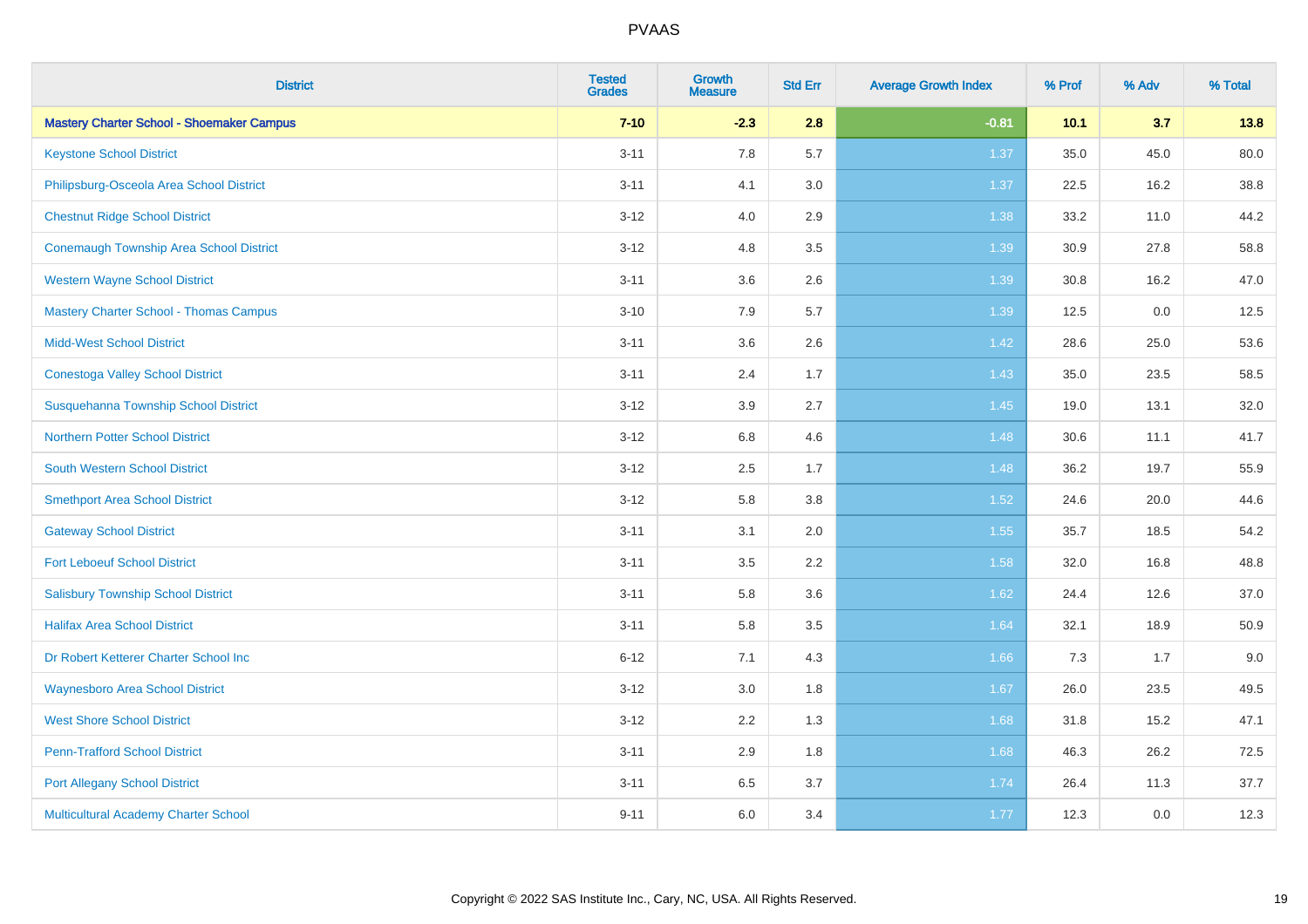| <b>District</b>                                  | <b>Tested</b><br><b>Grades</b> | Growth<br><b>Measure</b> | <b>Std Err</b> | <b>Average Growth Index</b> | % Prof | % Adv | % Total |
|--------------------------------------------------|--------------------------------|--------------------------|----------------|-----------------------------|--------|-------|---------|
| <b>Mastery Charter School - Shoemaker Campus</b> | $7 - 10$                       | $-2.3$                   | 2.8            | $-0.81$                     | 10.1   | 3.7   | 13.8    |
| <b>Wyalusing Area School District</b>            | $3 - 12$                       | 5.7                      | 3.2            | 1.78                        | 38.6   | 12.9  | 51.4    |
| <b>Leechburg Area School District</b>            | $3 - 11$                       | 7.0                      | 3.9            | 1.79                        | 37.7   | 4.9   | 42.6    |
| Mt Lebanon School District                       | $3 - 11$                       | 2.4                      | 1.3            | 1.79                        | 39.3   | 37.4  | 76.8    |
| <b>Sayre Area School District</b>                | $3 - 11$                       | 5.8                      | 3.2            | 1.81                        | 30.3   | 21.0  | 51.3    |
| <b>Perkiomen Valley School District</b>          | $3 - 11$                       | 2.7                      | 1.5            | 1.83                        | 35.0   | 25.3  | 60.3    |
| <b>Central Valley School District</b>            | $3 - 10$                       | 4.7                      | 2.6            | 1.83                        | 37.8   | 18.5  | 56.3    |
| <b>Eastern Lebanon County School District</b>    | $3 - 11$                       | 4.0                      | 2.1            | 1.89                        | 23.5   | 11.5  | 35.0    |
| <b>United School District</b>                    | $3 - 11$                       | 6.3                      | 3.3            | 1.89                        | 38.8   | 16.3  | 55.0    |
| <b>Spring Grove Area School District</b>         | $3 - 11$                       | 3.9                      | 2.0            | 1.90                        | 30.0   | 23.0  | 53.0    |
| <b>Oswayo Valley School District</b>             | $3 - 12$                       | 9.9                      | 5.1            | 1.93                        | 26.5   | 44.1  | 70.6    |
| South Middleton School District                  | $3 - 11$                       | 4.4                      | $2.2\,$        | 1.95                        | 31.1   | 16.4  | 47.5    |
| Pennsylvania Distance Learning Charter School    | $3 - 12$                       | $6.8\,$                  | 3.4            | 1.99                        | 19.8   | 6.2   | 25.9    |
| <b>Benton Area School District</b>               | $3 - 10$                       | 8.1                      | 4.0            | 2.01                        | 35.7   | 28.6  | 64.3    |
| <b>Keystone Central School District</b>          | $3 - 11$                       | 3.6                      | 1.8            | 2.04                        | 27.1   | 14.6  | 41.8    |
| Northampton Area School District                 | $3 - 11$                       | 3.2                      | 1.5            | 2.05                        | 29.8   | 17.9  | 47.7    |
| Northeastern York School District                | $3 - 11$                       | 3.8                      | 1.8            | 2.11                        | 32.7   | 21.0  | 53.7    |
| <b>Muncy School District</b>                     | $3 - 11$                       | 6.9                      | 3.3            | 2.12                        | 37.6   | 18.8  | 56.4    |
| <b>Mckeesport Area School District</b>           | $3 - 12$                       | 4.6                      | 2.2            | 2.14                        | 21.1   | 4.4   | 25.5    |
| <b>Brookville Area School District</b>           | $3 - 11$                       | $6.8\,$                  | 3.1            | 2.19                        | 46.1   | 14.6  | 60.7    |
| <b>Mastery Charter School - Hardy Williams</b>   | $3 - 11$                       | 6.6                      | 3.0            | 2.21                        | 24.7   | 1.2   | 25.9    |
| <b>Blue Ridge School District</b>                | $3 - 11$                       | 8.3                      | 3.7            | 2.24                        | 29.6   | 9.3   | 38.9    |
| <b>Wallingford-Swarthmore School District</b>    | $3 - 10$                       | 5.0                      | 2.2            | 2.25                        | 33.3   | 37.1  | 70.4    |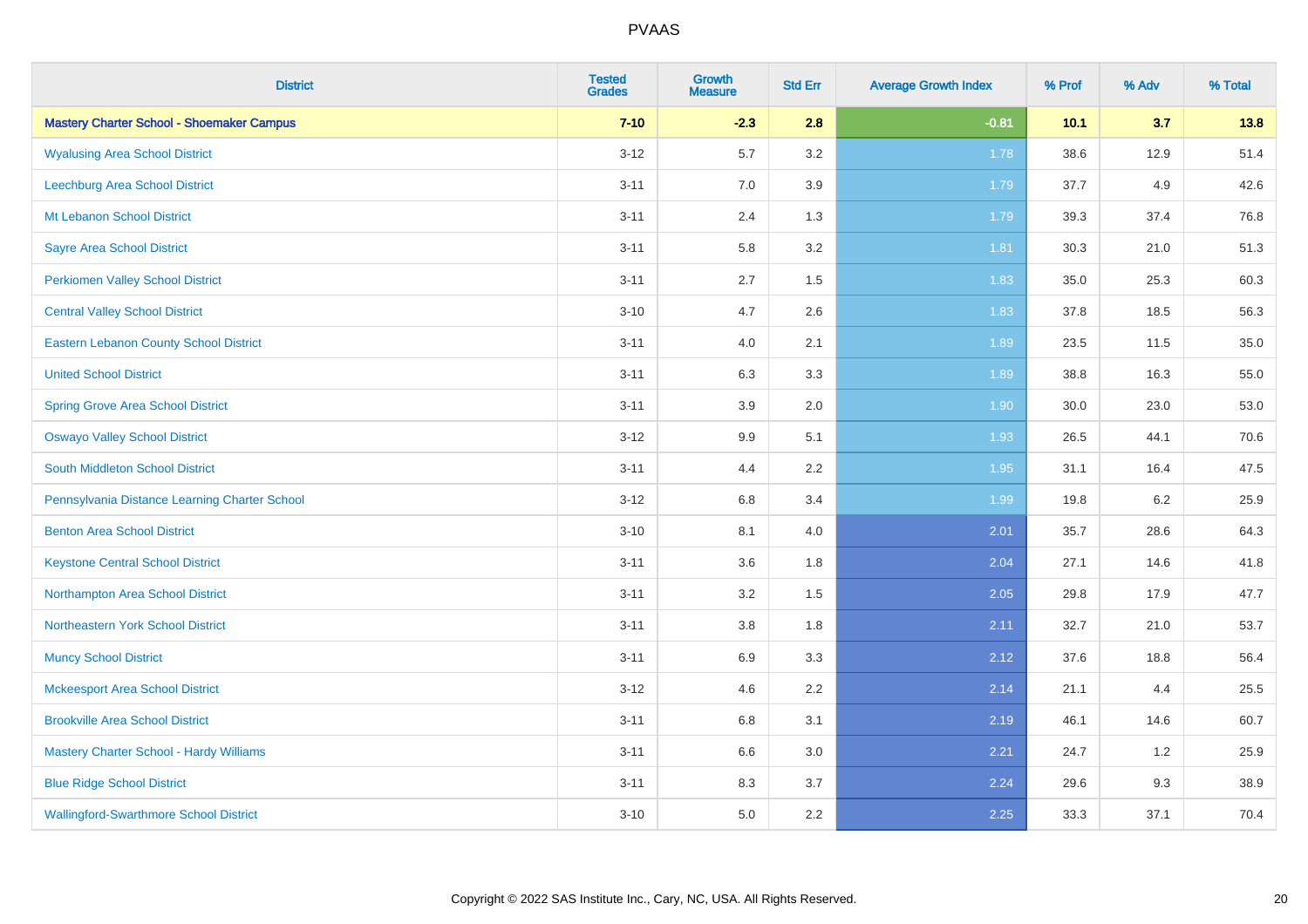| <b>District</b>                                    | <b>Tested</b><br><b>Grades</b> | <b>Growth</b><br><b>Measure</b> | <b>Std Err</b> | <b>Average Growth Index</b> | % Prof | % Adv | % Total |
|----------------------------------------------------|--------------------------------|---------------------------------|----------------|-----------------------------|--------|-------|---------|
| <b>Mastery Charter School - Shoemaker Campus</b>   | $7 - 10$                       | $-2.3$                          | 2.8            | $-0.81$                     | 10.1   | 3.7   | 13.8    |
| <b>Glendale School District</b>                    | $3 - 10$                       | 7.9                             | 3.5            | 2.25                        | 42.6   | 9.3   | 51.8    |
| East Pennsboro Area School District                | $3 - 11$                       | 4.8                             | 2.1            | 2.26                        | 36.8   | 16.9  | 53.7    |
| <b>Brandywine Heights Area School District</b>     | $3 - 11$                       | 5.8                             | 2.6            | 2.27                        | 27.7   | 28.6  | 56.2    |
| Huntingdon Area School District                    | $3 - 11$                       | 5.8                             | 2.6            | 2.28                        | 27.8   | 17.4  | 45.2    |
| <b>Red Lion Area School District</b>               | $3 - 11$                       | 4.5                             | 1.9            | 2.31                        | 32.3   | 21.5  | 53.8    |
| <b>Bentworth School District</b>                   | $3 - 11$                       | 7.0                             | 3.0            | 2.36                        | 26.6   | 17.0  | 43.6    |
| Northern Lehigh School District                    | $3 - 12$                       | 6.1                             | 2.5            | 2.42                        | 21.4   | 18.0  | 39.3    |
| <b>Homer-Center School District</b>                | $3 - 11$                       | 8.8                             | 3.5            | 2.53                        | 38.0   | 17.7  | 55.8    |
| Northern Tioga School District                     | $3-12$                         | 6.8                             | 2.6            | 2.64                        | 25.0   | 16.9  | 41.9    |
| <b>Palisades School District</b>                   | $3 - 11$                       | 7.7                             | 2.9            | 2.66                        | 27.8   | 20.3  | 48.1    |
| <b>Commonwealth Charter Academy Charter School</b> | $3 - 10$                       | 4.2                             | 1.6            | 2.68                        | 27.0   | 15.6  | 42.5    |
| <b>Bedford Area School District</b>                | $3 - 11$                       | $6.4\,$                         | 2.4            | 2.68                        | 31.0   | 20.6  | 51.6    |
| Saint Marys Area School District                   | $3 - 11$                       | 6.0                             | 2.2            | 2.69                        | 35.4   | 18.3  | 53.7    |
| <b>Crawford Central School District</b>            | $3 - 11$                       | 5.7                             | 2.1            | 2.71                        | 26.4   | 15.8  | 42.1    |
| <b>Tamaqua Area School District</b>                | $3 - 12$                       | 6.5                             | 2.4            | 2.72                        | 34.3   | 17.5  | 51.8    |
| <b>Donegal School District</b>                     | $3 - 12$                       | 5.9                             | 2.2            | 2.72                        | 34.1   | 23.1  | 57.2    |
| <b>Great Valley School District</b>                | $3 - 11$                       | 5.4                             | 2.0            | 2.77                        | 33.8   | 33.5  | 67.3    |
| <b>South Butler County School District</b>         | $3 - 10$                       | 6.3                             | 2.2            | 2.80                        | 37.8   | 19.2  | 57.0    |
| <b>Canton Area School District</b>                 | $3 - 11$                       | 8.4                             | 2.9            | 2.92                        | 13.8   | 23.0  | 36.8    |
| <b>Bald Eagle Area School District</b>             | $3 - 11$                       | 7.6                             | 2.5            | 3.00                        | 31.6   | 15.6  | 47.3    |
| <b>Line Mountain School District</b>               | $3 - 11$                       | 11.7                            | 3.9            | 3.01                        | 40.4   | 42.3  | 82.7    |
| <b>Lower Dauphin School District</b>               | $3 - 11$                       | 5.3                             | 1.8            | 3.03                        | 30.6   | 26.8  | 57.5    |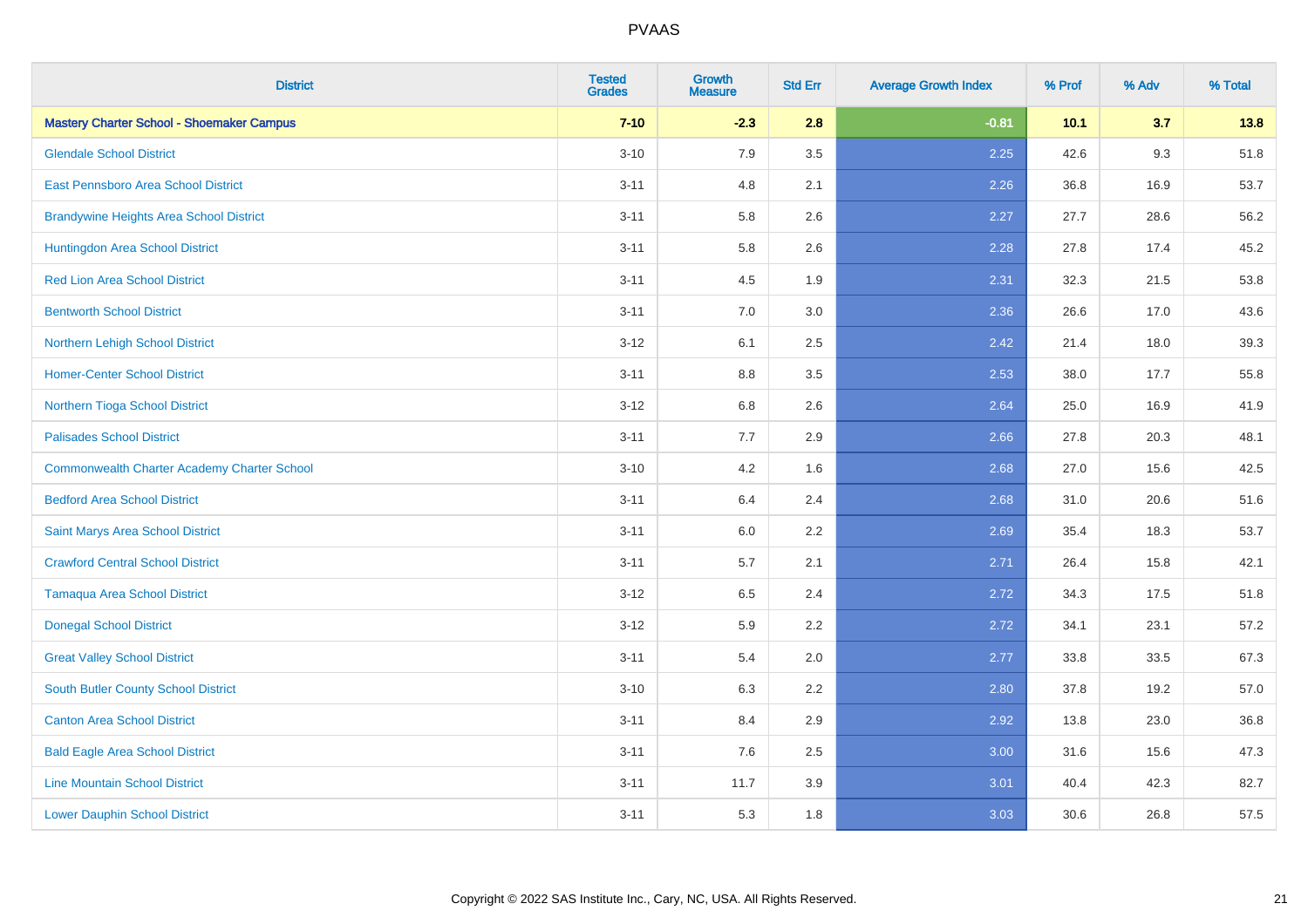| <b>District</b>                                  | <b>Tested</b><br><b>Grades</b> | <b>Growth</b><br><b>Measure</b> | <b>Std Err</b> | <b>Average Growth Index</b> | % Prof | % Adv | % Total |
|--------------------------------------------------|--------------------------------|---------------------------------|----------------|-----------------------------|--------|-------|---------|
| <b>Mastery Charter School - Shoemaker Campus</b> | $7 - 10$                       | $-2.3$                          | 2.8            | $-0.81$                     | 10.1   | 3.7   | 13.8    |
| Allegheny-Clarion Valley School District         | $3 - 10$                       | 12.3                            | 4.1            | 3.03                        | 33.3   | 19.0  | 52.4    |
| <b>Upper Perkiomen School District</b>           | $3 - 11$                       | 5.7                             | 1.9            | 3.04                        | 25.4   | 19.9  | 45.4    |
| <b>Kane Area School District</b>                 | $3 - 10$                       | 8.8                             | 2.9            | 3.07                        | 31.4   | 19.8  | 51.2    |
| Capital Area School for the Arts Charter School  | $9 - 11$                       | 14.2                            | 4.5            | 3.13                        | 27.5   | 30.0  | 57.5    |
| <b>Greenwood School District</b>                 | $3 - 11$                       | 11.3                            | 3.6            | 3.14                        | 31.2   | 32.8  | 63.9    |
| 21st Century Cyber Charter School                | $6 - 12$                       | 6.6                             | 2.1            | 3.16                        | 29.0   | 21.8  | 50.8    |
| <b>Avon Grove Charter School</b>                 | $3 - 11$                       | $9.8\,$                         | 3.1            | 3.18                        | 32.4   | 26.0  | 58.4    |
| <b>Apollo-Ridge School District</b>              | $3 - 12$                       | 9.5                             | 3.0            | 3.23                        | 34.0   | 9.4   | 43.4    |
| <b>Penncrest School District</b>                 | $3 - 11$                       | 6.0                             | 1.9            | 3.24                        | 31.1   | 16.9  | 48.0    |
| <b>Upper Dauphin Area School District</b>        | $3 - 11$                       | 16.5                            | 5.1            | 3.26                        | 37.5   | 26.8  | 64.3    |
| <b>Steel Valley School District</b>              | $3 - 11$                       | 11.1                            | 3.3            | 3.33                        | 34.8   | 10.1  | 44.9    |
| South Fayette Township School District           | $3 - 11$                       | 6.0                             | 1.8            | 3.33                        | 32.2   | 38.3  | 70.5    |
| <b>Bellefonte Area School District</b>           | $3 - 11$                       | 6.7                             | 2.0            | 3.34                        | 28.8   | 21.5  | 50.2    |
| <b>Conrad Weiser Area School District</b>        | $3 - 11$                       | 7.1                             | 2.1            | 3.34                        | 28.2   | 14.4  | 42.6    |
| <b>Kutztown Area School District</b>             | $3-12$                         | 9.3                             | 2.8            | 3.34                        | 38.5   | 14.6  | 53.2    |
| Wilmington Area School District                  | $3 - 11$                       | 11.1                            | 3.3            | 3.37                        | 29.8   | 26.2  | 56.0    |
| <b>Fairview School District</b>                  | $3 - 11$                       | 8.3                             | 2.4            | 3.43                        | 41.9   | 34.9  | 76.7    |
| <b>Mars Area School District</b>                 | $3 - 10$                       | 6.6                             | 1.9            | 3.45                        | 36.7   | 32.4  | 69.1    |
| <b>North Pocono School District</b>              | $3 - 11$                       | 13.1                            | 3.7            | 3.54                        | 31.4   | 33.3  | 64.7    |
| <b>York Suburban School District</b>             | $3 - 11$                       | 7.4                             | 2.1            | 3.55                        | 24.9   | 31.2  | 56.1    |
| <b>Oil City Area School District</b>             | $3 - 11$                       | 8.6                             | 2.4            | 3.56                        | 29.1   | 13.1  | 42.2    |
| <b>Tredyffrin-Easttown School District</b>       | $3 - 10$                       | 8.7                             | 2.4            | 3.57                        | 35.2   | 35.8  | 71.0    |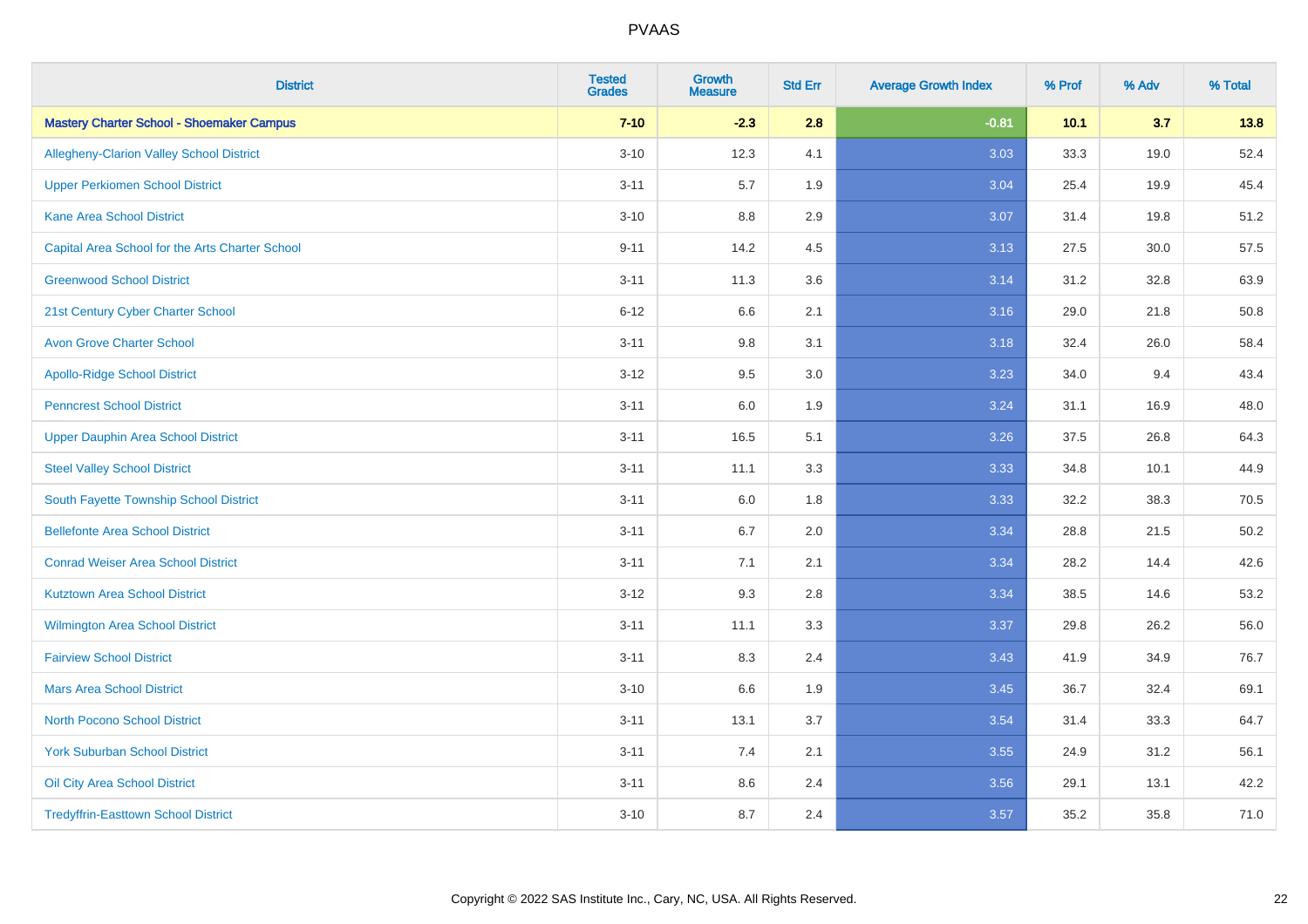| <b>District</b>                                  | <b>Tested</b><br><b>Grades</b> | <b>Growth</b><br><b>Measure</b> | <b>Std Err</b> | <b>Average Growth Index</b> | % Prof | % Adv | % Total |
|--------------------------------------------------|--------------------------------|---------------------------------|----------------|-----------------------------|--------|-------|---------|
| <b>Mastery Charter School - Shoemaker Campus</b> | $7 - 10$                       | $-2.3$                          | 2.8            | $-0.81$                     | 10.1   | 3.7   | 13.8    |
| <b>William Penn School District</b>              | $3 - 12$                       | 7.0                             | 1.9            | 3.61                        | 14.0   | 7.2   | 21.3    |
| <b>Reading School District</b>                   | $3 - 11$                       | 4.3                             | 1.2            | 3.71                        | 16.8   | 6.0   | 22.8    |
| <b>Spring Cove School District</b>               | $3 - 11$                       | 9.1                             | 2.4            | 3.77                        | 31.8   | 25.4  | 57.1    |
| <b>Dover Area School District</b>                | $3 - 12$                       | 7.1                             | 1.9            | 3.78                        | 33.0   | 18.7  | 51.7    |
| <b>Hampton Township School District</b>          | $3 - 11$                       | 7.4                             | 2.0            | 3.79                        | 37.9   | 39.2  | 77.0    |
| <b>Juniata County School District</b>            | $3 - 12$                       | $7.7\,$                         | 2.0            | 3.81                        | 22.9   | 18.9  | 41.8    |
| <b>Hazleton Area School District</b>             | $3 - 11$                       | 6.0                             | 1.6            | 3.85                        | 20.5   | 9.0   | 29.5    |
| <b>Warrior Run School District</b>               | $3 - 11$                       | 10.5                            | 2.7            | 3.86                        | 34.1   | 16.8  | 50.9    |
| <b>Dallas School District</b>                    | $3 - 11$                       | 8.1                             | 2.1            | 3.87                        | 32.4   | 22.4  | 54.8    |
| <b>Phoenixville Area School District</b>         | $3 - 11$                       | 7.3                             | 1.8            | 3.96                        | 32.3   | 27.6  | 59.8    |
| Abington Heights School District                 | $3 - 11$                       | 6.7                             | 1.7            | 4.00                        | 33.8   | 31.7  | 65.5    |
| <b>Radnor Township School District</b>           | $3 - 12$                       | 7.5                             | 1.9            | 4.03                        | 33.0   | 38.3  | 71.3    |
| Downingtown Area School District                 | $3 - 11$                       | 4.4                             | 1.1            | 4.06                        | 30.1   | 32.0  | 62.2    |
| <b>Ephrata Area School District</b>              | $3 - 11$                       | 6.8                             | 1.7            | 4.08                        | 31.6   | 17.1  | 48.8    |
| <b>Valley View School District</b>               | $3 - 11$                       | 9.3                             | 2.2            | 4.18                        | 26.6   | 23.1  | 49.7    |
| <b>Elizabethtown Area School District</b>        | $3 - 12$                       | 7.1                             | 1.7            | 4.19                        | 36.4   | 27.6  | 64.0    |
| <b>Laurel School District</b>                    | $3 - 11$                       | 13.0                            | 3.1            | 4.19                        | 30.3   | 15.7  | 46.1    |
| Pennsylvania Leadership Charter School           | $3 - 11$                       | $8.0\,$                         | 1.9            | 4.22                        | 33.1   | 27.8  | 60.9    |
| <b>Wallenpaupack Area School District</b>        | $3 - 11$                       | 8.8                             | 2.1            | 4.28                        | 28.5   | 18.9  | 47.4    |
| Maritime Academy Charter School                  | $3 - 10$                       | 13.2                            | 3.1            | 4.29                        | 24.0   | 1.3   | 25.3    |
| <b>Coudersport Area School District</b>          | $3 - 11$                       | 14.8                            | 3.4            | 4.33                        | 34.7   | 28.0  | 62.7    |
| <b>West Allegheny School District</b>            | $3 - 12$                       | 8.6                             | 2.0            | 4.34                        | 37.3   | 27.2  | 64.5    |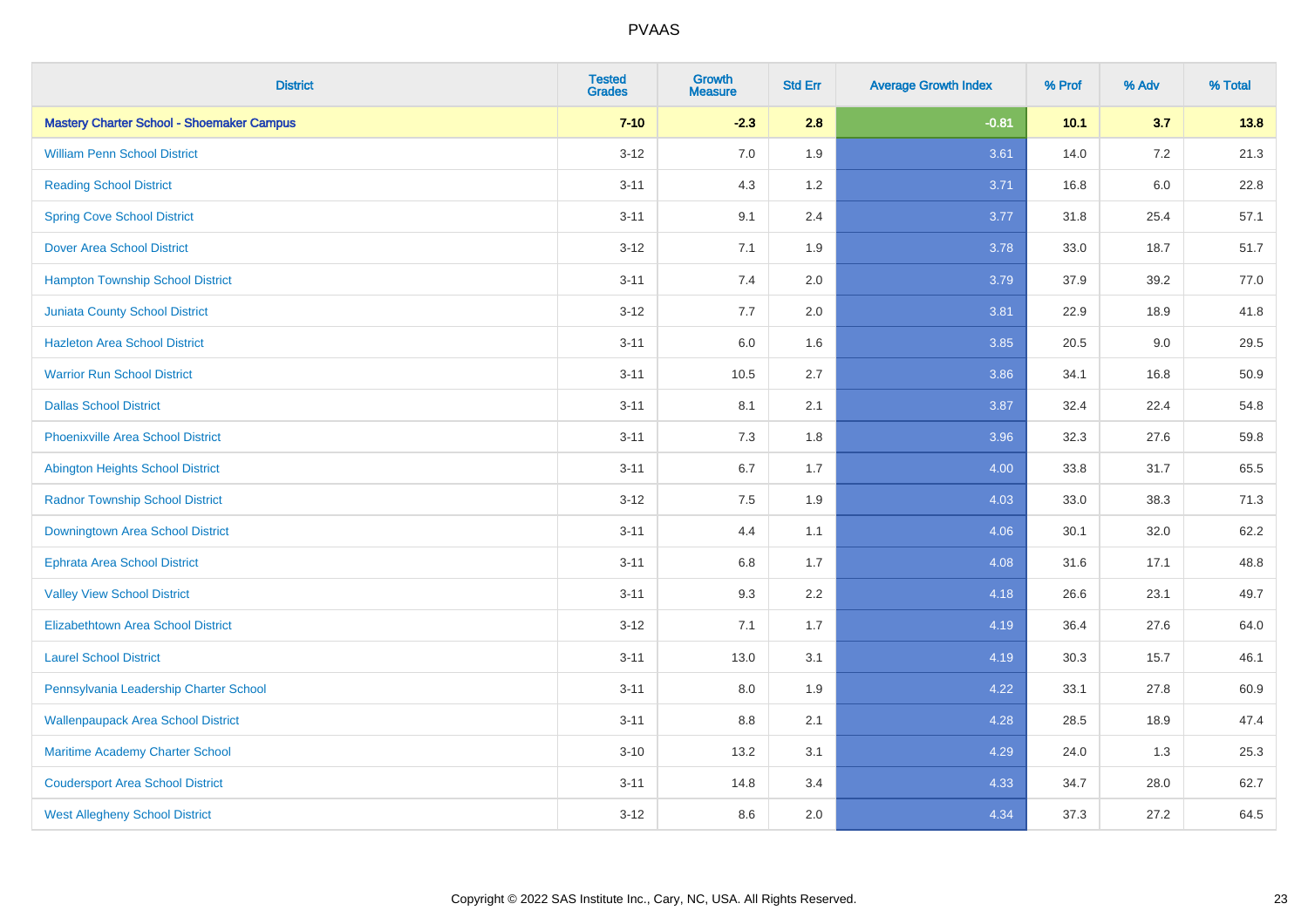| <b>District</b>                                  | <b>Tested</b><br><b>Grades</b> | <b>Growth</b><br><b>Measure</b> | <b>Std Err</b> | <b>Average Growth Index</b> | % Prof | % Adv | % Total |
|--------------------------------------------------|--------------------------------|---------------------------------|----------------|-----------------------------|--------|-------|---------|
| <b>Mastery Charter School - Shoemaker Campus</b> | $7 - 10$                       | $-2.3$                          | 2.8            | $-0.81$                     | 10.1   | 3.7   | 13.8    |
| <b>Lower Moreland Township School District</b>   | $3 - 11$                       | 8.7                             | 2.0            | 4.35                        | 38.2   | 33.2  | 71.4    |
| <b>Pennsbury School District</b>                 | $3 - 11$                       | 5.6                             | 1.3            | 4.38                        | 37.7   | 27.7  | 65.4    |
| <b>Montrose Area School District</b>             | $3 - 10$                       | 12.3                            | 2.8            | 4.41                        | 37.8   | 28.9  | 66.7    |
| <b>Conewago Valley School District</b>           | $3 - 12$                       | 7.6                             | 1.7            | 4.46                        | 41.3   | 19.4  | 60.6    |
| Northern York County School District             | $3 - 11$                       | 8.4                             | 1.8            | 4.63                        | 24.3   | 23.1  | 47.4    |
| <b>Stroudsburg Area School District</b>          | $3 - 11$                       | 7.5                             | 1.6            | 4.70                        | 30.4   | 18.3  | 48.7    |
| <b>West Perry School District</b>                | $3 - 11$                       | 11.0                            | 2.3            | 4.76                        | 26.9   | 20.5  | 47.4    |
| <b>Lakeland School District</b>                  | $3 - 11$                       | 13.3                            | 2.8            | 4.80                        | 22.2   | 21.2  | 43.4    |
| <b>Penn Manor School District</b>                | $3 - 11$                       | 7.1                             | 1.5            | 4.82                        | 26.7   | 20.5  | 47.2    |
| <b>Iroquois School District</b>                  | $3 - 11$                       | 13.6                            | 2.8            | 4.83                        | 33.3   | 16.0  | 49.4    |
| <b>Lehighton Area School District</b>            | $3 - 11$                       | 11.4                            | 2.4            | 4.84                        | 30.5   | 24.9  | 55.3    |
| <b>Belle Vernon Area School District</b>         | $3 - 11$                       | 11.1                            | 2.3            | 4.88                        | 31.6   | 25.4  | 57.1    |
| <b>Quaker Valley School District</b>             | $3 - 11$                       | 12.2                            | 2.5            | 4.90                        | 39.5   | 26.4  | 65.9    |
| <b>Easton Area School District</b>               | $3-12$                         | 6.3                             | 1.3            | 4.91                        | 24.1   | 13.0  | 37.1    |
| <b>Berlin Brothersvalley School District</b>     | $3 - 11$                       | 19.6                            | 4.0            | 4.93                        | 28.3   | 41.3  | 69.6    |
| <b>Pennridge School District</b>                 | $3 - 10$                       | 7.4                             | 1.5            | 5.10                        | 32.0   | 27.6  | 59.6    |
| Pen Argyl Area School District                   | $3 - 12$                       | 12.8                            | 2.5            | 5.10                        | 28.5   | 23.8  | 52.3    |
| <b>Fleetwood Area School District</b>            | $3 - 10$                       | 10.4                            | 2.0            | 5.19                        | 31.7   | 25.8  | 57.5    |
| <b>West Branch Area School District</b>          | $3 - 11$                       | 17.0                            | 3.3            | 5.20                        | 47.1   | 19.1  | 66.2    |
| <b>Cornwall-Lebanon School District</b>          | $3 - 11$                       | 8.2                             | 1.6            | 5.24                        | 28.0   | 20.5  | 48.6    |
| <b>Avon Grove School District</b>                | $3 - 10$                       | 7.6                             | 1.4            | 5.29                        | 33.7   | 33.2  | 67.0    |
| Penns Valley Area School District                | $3-12$                         | 14.1                            | 2.6            | 5.33                        | 29.6   | 23.3  | 52.9    |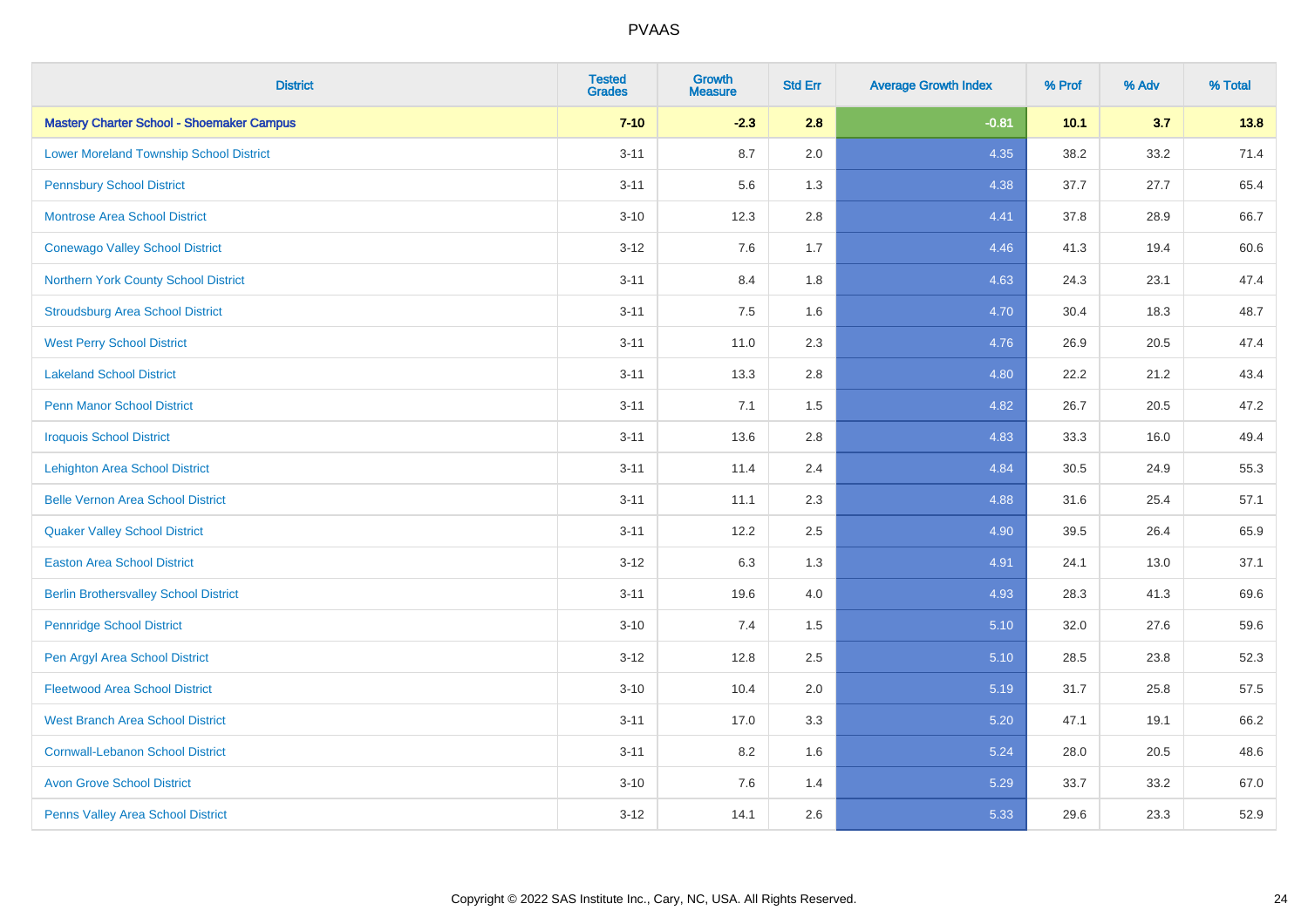| <b>District</b>                                  | <b>Tested</b><br><b>Grades</b> | <b>Growth</b><br><b>Measure</b> | <b>Std Err</b> | <b>Average Growth Index</b> | % Prof | % Adv | % Total |
|--------------------------------------------------|--------------------------------|---------------------------------|----------------|-----------------------------|--------|-------|---------|
| <b>Mastery Charter School - Shoemaker Campus</b> | $7 - 10$                       | $-2.3$                          | 2.8            | $-0.81$                     | 10.1   | 3.7   | 13.8    |
| Lake-Lehman School District                      | $3 - 11$                       | 14.9                            | 2.8            | 5.34                        | 25.8   | 22.5  | 48.3    |
| <b>Pine-Richland School District</b>             | $3 - 11$                       | 9.3                             | 1.7            | 5.56                        | 42.3   | 35.8  | 78.1    |
| <b>Hermitage School District</b>                 | $3 - 12$                       | 14.0                            | 2.5            | 5.59                        | 34.0   | 27.0  | 61.0    |
| <b>Lampeter-Strasburg School District</b>        | $3-12$                         | 11.0                            | 1.9            | 5.69                        | 35.4   | 32.3  | 67.7    |
| <b>Pequea Valley School District</b>             | $3 - 11$                       | 18.0                            | 3.1            | 5.74                        | 29.2   | 37.5  | 66.7    |
| <b>Harbor Creek School District</b>              | $3 - 11$                       | 13.4                            | 2.3            | 5.80                        | 34.5   | 40.7  | 75.2    |
| <b>Blue Mountain School District</b>             | $3 - 10$                       | 12.2                            | 2.1            | 5.81                        | 30.7   | 26.1  | 56.8    |
| <b>Punxsutawney Area School District</b>         | $3 - 11$                       | 15.8                            | 2.7            | 5.83                        | 18.6   | 29.0  | 47.6    |
| <b>Indiana Area School District</b>              | $3 - 11$                       | 12.0                            | 2.0            | 5.98                        | 30.0   | 30.4  | 60.3    |
| <b>Agora Cyber Charter School</b>                | $3 - 11$                       | 14.6                            | 2.4            | 6.03                        | 24.7   | 19.5  | 44.2    |
| <b>Franklin Regional School District</b>         | $3 - 11$                       | 11.3                            | 1.8            | 6.13                        | 30.0   | 35.0  | 65.0    |
| <b>Tuscarora School District</b>                 | $3 - 11$                       | 13.4                            | 2.2            | 6.20                        | 37.1   | 26.3  | 63.4    |
| <b>Armstrong School District</b>                 | $3 - 11$                       | 9.8                             | 1.6            | 6.22                        | 32.8   | 24.6  | 57.4    |
| <b>Cocalico School District</b>                  | $3 - 11$                       | 12.3                            | 1.9            | 6.48                        | 28.2   | 32.3  | 60.5    |
| <b>Manheim Central School District</b>           | $3 - 11$                       | 12.8                            | 2.0            | 6.52                        | 27.8   | 35.4  | 63.2    |
| <b>Neshaminy School District</b>                 | $3 - 11$                       | 8.6                             | 1.3            | 6.56                        | 31.3   | 23.9  | 55.2    |
| <b>Millcreek Township School District</b>        | $3 - 11$                       | 9.1                             | 1.4            | 6.61                        | 34.5   | 30.1  | 64.6    |
| <b>Methacton School District</b>                 | $3 - 11$                       | 11.0                            | 1.6            | 6.94                        | 36.0   | 33.6  | 69.6    |
| <b>Camp Hill School District</b>                 | $3 - 12$                       | 20.7                            | 2.9            | 7.00                        | 32.3   | 41.4  | 73.7    |
| <b>Whitehall-Coplay School District</b>          | $3 - 11$                       | 11.8                            | 1.7            | 7.06                        | 32.3   | 21.7  | 54.0    |
| <b>Upper Merion Area School District</b>         | $3 - 11$                       | 14.0                            | 2.0            | 7.15                        | 34.4   | 32.6  | 67.0    |
| <b>Danville Area School District</b>             | $3 - 11$                       | 18.4                            | 2.6            | 7.19                        | 32.0   | 46.1  | 78.1    |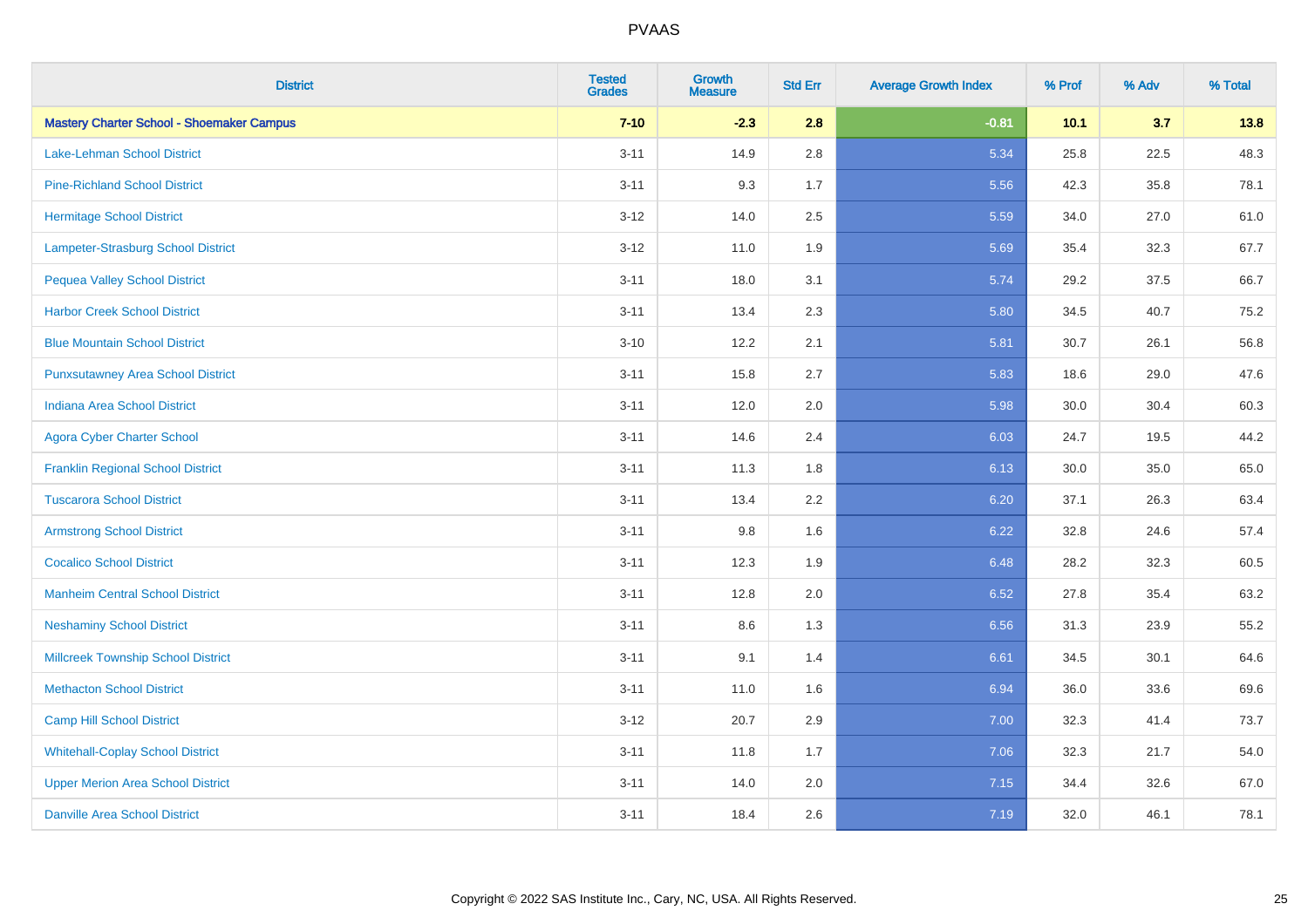| <b>District</b>                                  | <b>Tested</b><br><b>Grades</b> | <b>Growth</b><br><b>Measure</b> | <b>Std Err</b> | <b>Average Growth Index</b> | % Prof | % Adv | % Total |
|--------------------------------------------------|--------------------------------|---------------------------------|----------------|-----------------------------|--------|-------|---------|
| <b>Mastery Charter School - Shoemaker Campus</b> | $7 - 10$                       | $-2.3$                          | 2.8            | $-0.81$                     | 10.1   | 3.7   | 13.8    |
| <b>Mountain View School District</b>             | $3 - 11$                       | 24.2                            | 3.4            | 7.20                        | 45.8   | 37.3  | 83.0    |
| <b>Manheim Township School District</b>          | $3 - 12$                       | 10.9                            | 1.5            | 7.51                        | 30.9   | 31.0  | 61.9    |
| <b>East Penn School District</b>                 | $3 - 11$                       | 8.9                             | 1.2            | 7.61                        | 32.8   | 26.4  | 59.2    |
| <b>Mifflin County School District</b>            | $3 - 11$                       | 12.3                            | 1.6            | 7.69                        | 35.1   | 15.1  | 50.3    |
| <b>Upper Saint Clair School District</b>         | $3 - 11$                       | 13.8                            | 1.8            | 7.86                        | 32.2   | 44.5  | 76.7    |
| <b>Peters Township School District</b>           | $3 - 11$                       | 14.1                            | 1.7            | 8.16                        | 35.2   | 41.6  | 76.8    |
| <b>Collegium Charter School</b>                  | $3 - 10$                       | 21.2                            | 2.6            | 8.18                        | 25.4   | 16.4  | 41.8    |
| <b>Upper Darby School District</b>               | $3 - 12$                       | 11.2                            | 1.4            | 8.28                        | 23.8   | 11.8  | 35.6    |
| <b>Saucon Valley School District</b>             | $3 - 11$                       | 18.9                            | 2.2            | 8.48                        | 26.0   | 39.6  | 65.6    |
| <b>Southern York County School District</b>      | $3 - 11$                       | 15.5                            | 1.8            | 8.48                        | 37.6   | 29.2  | 66.8    |
| <b>Central York School District</b>              | $3 - 12$                       | 12.9                            | 1.5            | 8.64                        | 31.4   | 24.1  | 55.5    |
| <b>Marple Newtown School District</b>            | $3 - 11$                       | 20.6                            | 2.3            | 8.95                        | 31.1   | 42.7  | 73.8    |
| Palmyra Area School District                     | $3 - 11$                       | 16.2                            | 1.8            | 9.02                        | 38.8   | 34.0  | 72.8    |
| <b>Unionville-Chadds Ford School District</b>    | $3 - 11$                       | 15.8                            | 1.7            | 9.12                        | 31.2   | 48.0  | 79.2    |
| <b>Wayne Highlands School District</b>           | $3 - 11$                       | 22.5                            | 2.5            | 9.16                        | 33.8   | 40.4  | 74.2    |
| Fox Chapel Area School District                  | $3 - 11$                       | 17.6                            | 1.9            | 9.47                        | 22.9   | 52.0  | 74.9    |
| <b>Delaware Valley School District</b>           | $3 - 11$                       | 15.7                            | 1.6            | 9.62                        | 36.7   | 32.1  | 68.8    |
| New Hope-Solebury School District                | $3 - 11$                       | 28.8                            | 2.9            | 9.77                        | 31.6   | 50.0  | 81.6    |
| <b>Loyalsock Township School District</b>        | $3 - 12$                       | 26.7                            | 2.7            | 9.92                        | 36.8   | 35.1  | 71.9    |
| <b>Derry Township School District</b>            | $3 - 10$                       | 20.1                            | 2.0            | 10.20                       | 32.8   | 46.9  | 79.7    |
| <b>Hempfield School District</b>                 | $3 - 11$                       | 13.4                            | 1.3            | 10.53                       | 29.9   | 36.8  | 66.7    |
| <b>Warwick School District</b>                   | $3 - 11$                       | 21.7                            | 1.8            | 11.76                       | 27.7   | 36.3  | 64.0    |